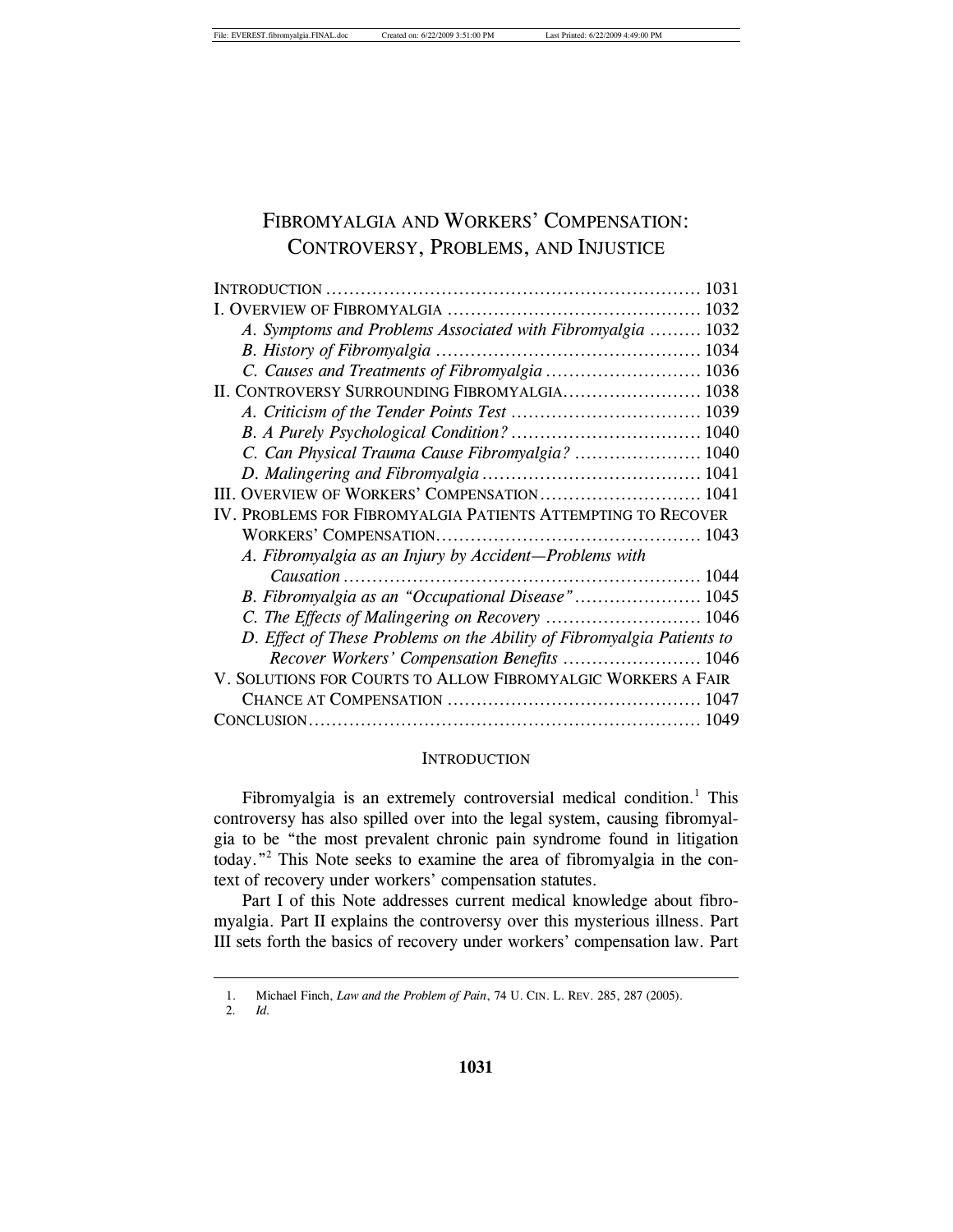IV points out the many problems that arise when workers suffering from fibromyalgia attempt to recover workers' compensation benefits. Finally, Part V offers possible solutions to solve these problems and allow real fibromyalgia sufferers a fair opportunity to be compensated.

### I. OVERVIEW OF FIBROMYALGIA

#### *A. Symptoms and Problems Associated with Fibromyalgia*

Fibromyalgia is a chronic pain syndrome featuring widespread musculoskeletal pain and "generalized tender points."3 "The word *fibromyalgia* comes from the Latin term for fibrous tissue (*fibro*) and the Greek [terms] for muscle (*myo*) and pain (*algia*)."4 Unlike arthritis, which causes pain and swelling in the joints, fibromyalgia causes pain in the soft tissues located around joints, in skin, and in organs.<sup>5</sup> The pain is usually a widespread aching or burning sensation that ranges from moderate discomfort to severe, disabling pain and varies from patient-to-patient, day-to-day, and location-to-location.<sup>6</sup> Often, the pain is described by patients as "headto-toe."<sup>7</sup> It is a syndrome and not a disease. $8$  While a disease is linked to a specific cause or causes and identifiable signs and symptoms, a syndrome is a "collection of signs, symptoms, and medical problems that tend to occur together but are not related to a specific, identifiable cause."<sup>9</sup>

In addition to widespread pain and tender points, fibromyalgia is often associated with a wide range of other problems. These problems most commonly include anxiety, fatigue, cognitive and memory difficulties ("fibro fog"), $^{10}$  depression, irritable bladder syndrome (frequent and urgent urination), temperature sensitivity, paresthesias (tingling sensation), irritable bowel syndrome, and sleep disorder.<sup>11</sup> More than one-half of fi-

 <sup>3.</sup> Sangita Chakrabarty & Roger Zoorob, *Fibromyalgia*, 76 AM. FAM. PHYSICIAN 247, 247 (2007).

 <sup>4.</sup> Nat'l Inst. of Arthritis & Musculoskeletal & Skin Diseases, Questions & Answers about Fibromyalgia 1 (2004), *available at* http://www.niams.nih.gov/Health\_Info/Fibromyalgia/default.asp [hereinafter Q&A about Fibromyalgia].

 <sup>5.</sup> NAT'L FIBROMYALGIA PARTNERSHIP, INC., FIBROMYALGIA: SYMPTOMS, DIAGNOSIS, TREATMENT & RESEARCH 1 (2006), *available at* http://www.fmpartnership.org/ Files/Website2005/Learn%20About%20Fibromyalgia/FM%20Overview/Monograph-English.pdf [hereinafter NAT'L FIBROMYALGIA P'SHIP, INC.].

 <sup>6</sup>*. Id.*

 <sup>7</sup>*. Id.*

 <sup>8.</sup> Q&A about Fibromyalgia, *supra* note 4, at 2.

 <sup>9</sup>*. Id.* 

 <sup>10. &</sup>quot;Fibro fog" is a state common to fibromyalgia patients in which a person's brain is not fully functioning, and thinking becomes extremely clouded, making it difficult to perform even basic functions. DEVIN J. STARLANYL, THE FIBROMYALGIA ADVOCATE: GETTING THE SUPPORT YOU NEED TO COPE WITH FIBROMYALGIA AND MYOFASCIAL PAIN SYNDROME 14 (1999).

 <sup>11</sup>*. See* Chakrabarty & Zoorob, *supra* note 3, at 247; Q&A about Fibromyalgia, *supra* note 4, at 2.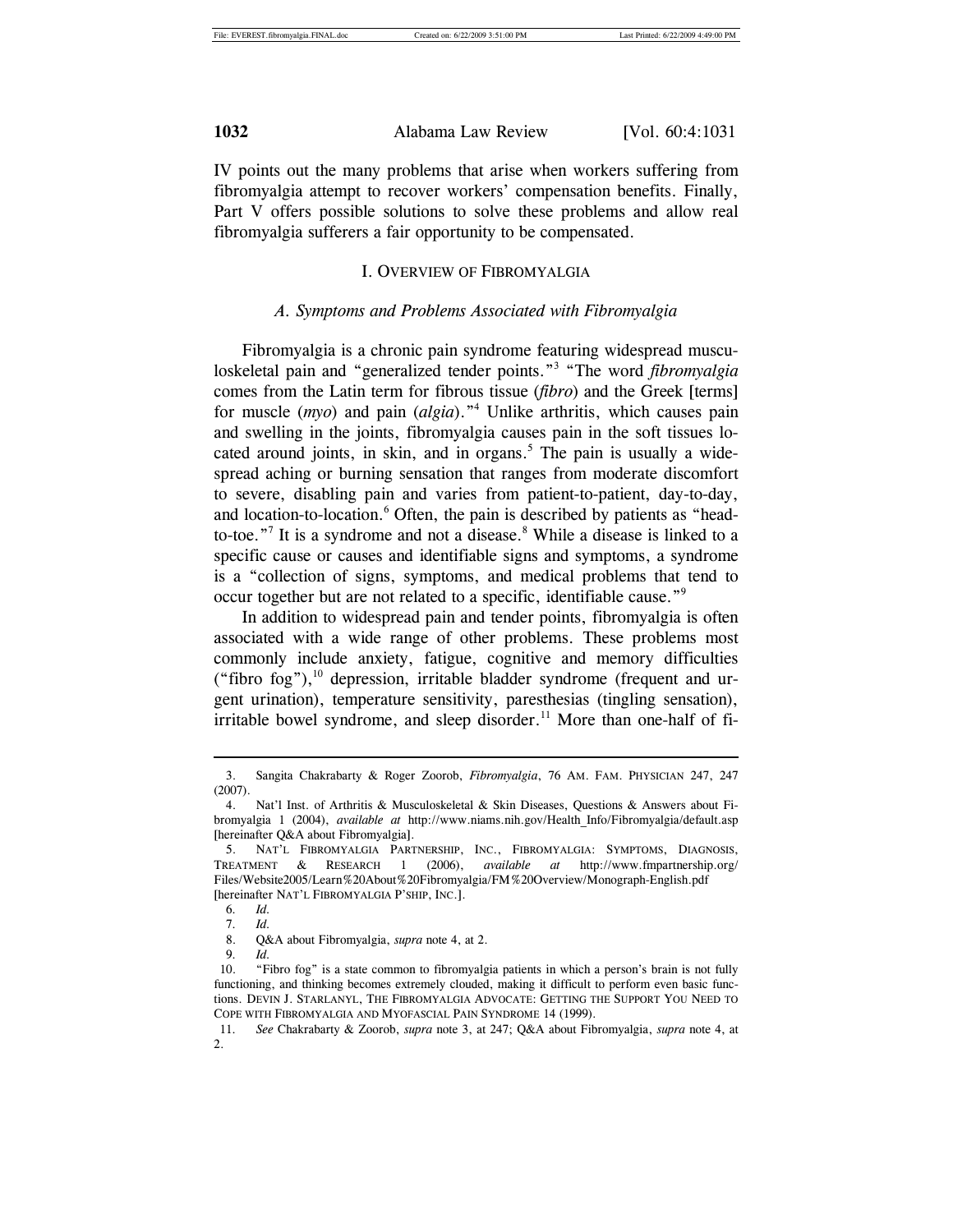bromyalgia patients also suffer from migraine headaches.<sup>12</sup> While depression and anxiety are two common conditions found in fibromyalgia patients,<sup>13</sup> "research has repeatedly shown that fibromyalgia is not a form of depression or hypochondriasis."<sup>14</sup>

Sleep disorders and resulting fatigue are another common condition in fibromyalgia patients.15 More than 90% of fibromyalgia patients report problems sleeping.16 Studies have revealed increased stage-one sleep ("light sleep"), decreased delta sleep ("deep sleep"), and an increase in arousals.17 Thus, even a full eight hours of sleep may often leave a fibromyalgia patient feeling as though they have not slept at all.<sup>18</sup>

New research has also uncovered accelerated gray matter loss in the brains of fibromyalgia patients.<sup>19</sup> A study revealed that fibromyalgia patients demonstrated a yearly decrease in gray matter volume at a rate more than three times that of the control group.<sup>20</sup> Interestingly, the fibromyalgia patients' gray matter loss occurred mainly in regions of the brain dealing with stress and pain processing.<sup>21</sup> The structural changes may contribute to the maintenance of pain symptoms in fibromyalgia patients.<sup>22</sup> These structural changes might also be a cause of the "fibro fog" many patients experience.<sup>23</sup> A longitudinal study is necessary to discover whether the gray matter loss is a cause or consequence of fibromyalgia. $^{24}$ 

Research has also shown that fibromyalgia patients have significant abnormalities in the manner in which they process pain. Substance P, a chemical that aids in amplifying and transmitting pain signals to and from the brain, has been found at abnormally high levels in the spinal fluid of fibromyalgia patients.<sup>25</sup> One study showed Substance P levels in fibromyalgia patients that were three times higher than that of the control group.26 Fibromyalgia patients also appear to have deficient levels of sero-

 <sup>12.</sup> Chakrabarty & Zoorob, *supra* note 3, at 250.

 <sup>13</sup>*. Id.*

 <sup>14.</sup> NAT'L FIBROMYALGIA P'SHIP, INC., *supra* note 5, at 2.

 <sup>15.</sup> Chakrabarty & Zoorob, *supra* note 3, at 250.

 <sup>16.</sup> Emma K. Guymer & Geoffrey O. Littlejohn, *Fibromyalgia: Top Down or Bottom Up?*, 10 APLAR J. RHEUMATOLOGY 174, 176 (2007).

 <sup>17.</sup> Chakrabarty & Zoorob, *supra* note 3, at 250.

 <sup>18</sup>*. See* NAT'L FIBROMYALGIA P'SHIP, INC., *supra* note 5, at 1.

 <sup>19</sup>*. See generally* Anil Kuchinad et al., *Accelerated Brain Gray Matter Loss in Fibromyalgia Patients: Premature Aging of the Brain?*, 27 J. NEUROSCIENCE 4004 (2007).

 <sup>20</sup>*. Id.* at 4006.

 <sup>21</sup>*. Id.*

 <sup>22</sup>*. Id.*

 <sup>23</sup>*. See id.*

 <sup>24</sup>*. Id.*

 <sup>25.</sup> U.S. Food & Drug Admin., *Living with Fibromyalgia, Drugs Approved to Manage Pain*, CONSUMER HEALTH INFO., July 17, 2008, at 2, *available at* http://www.fda.gov/consumer/updates/fibromyalgia062107.pdf.

 <sup>26.</sup> NAT'L FIBROMYALGIA P'SHIP, INC., *supra* note 5, at 4.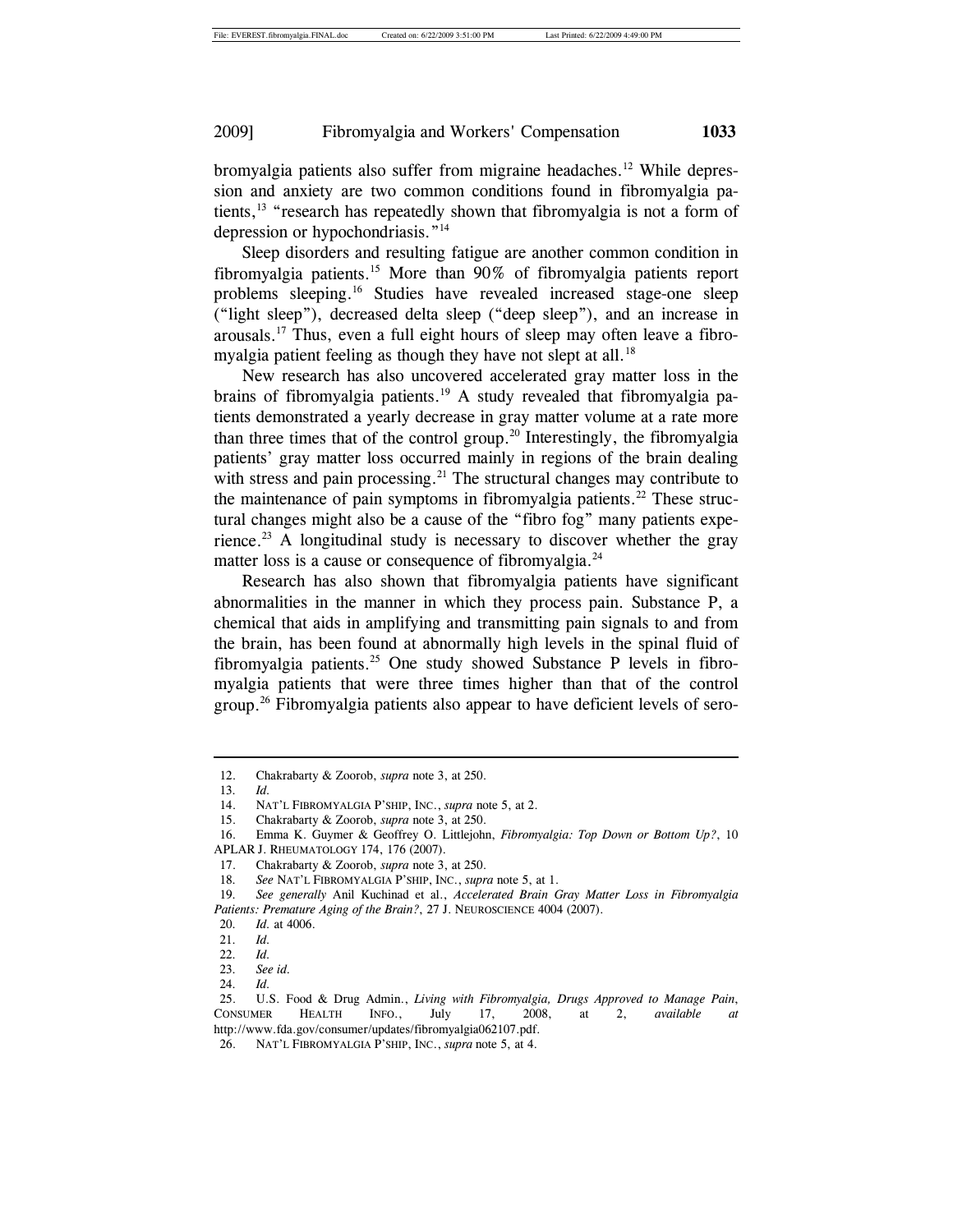tonin, which regulates the intensity of pain signals sent to the brain.<sup>27</sup> Researchers from Georgetown University and the University of Michigan used MRI testing to discover that brain activity was elevated when they applied pressure to the thumbnails of fibromyalgia patients compared to the control group.<sup>28</sup> Another study found that fibromyalgia patients take much longer to recover from pain than control groups.<sup>29</sup> These biological responses are especially important because they differentiate fibromyalgia patients from the general population and may aid doctors and researchers in attempting to form an objective method for diagnosis, which currently does not exist.<sup>30</sup>

The lack of an objective diagnosis results in more problems for those afflicted with fibromyalgia. There are no objective laboratory tests or imaging studies that can confirm the presence of fibromyalgia.<sup>31</sup> Combined with the array of conditions many patients experience that may lead doctors in different directions, this can result in a long delay after the onset of symptoms before a proper diagnosis is made.<sup>32</sup> Some patients are shipped from doctor to doctor for years (all the time suffering with the untreated symptoms) before being diagnosed with fibromyalgia.<sup>33</sup>

The multitude of symptoms and problems associated with fibromyalgia can produce substantial problems for sufferers. Many fibromyalgia patients have difficulty functioning at work and home.<sup>34</sup> In one study, fibromyalgia patients ranked their quality of life as  $4.8$  out of  $10<sup>35</sup>$  The same patients, imagining their life without fibromyalgia, scored their future quality of life without the condition as  $9.2$  out of  $10<sup>36</sup>$  Clearly, fibromyalgia has taken over the lives of many of its patients.

#### *B. History of Fibromyalgia*

Although some consider it a "fad disease," fibromyalgia-like symptoms have been described throughout history, $37$  even dating back to Bibli-

 <sup>27</sup>*. Id.*

<sup>28</sup>*. Id.* at 5.

 <sup>29</sup>*. Id.*

 <sup>30</sup>*. See* Muhammad B. Yunus et al., *Letter to the Editor*, 4 J. CLINICAL RHEUMATOLOGY 289, 289 (1998).

 <sup>31.</sup> Russell Rothenberg, *Fibromyalgia: Documentation & Treatment*, 15 FIBROMYALGIA FRONTIERS 1, 1 (2007), *available at* http://www.fmpartnership.org/Files/Website2005/Learn%20 About%20Fibromyalgia/Articles/Rothenberg07.pdf.

 <sup>32</sup>*. See id.*

<sup>33</sup>*. See id.* at 2.

 <sup>34</sup>*. See* STEPHEN J. MOREWITZ, CHRONIC DISEASES AND HEALTH CARE: NEW TRENDS IN DIABETES, ARTHRITIS, OSTEOPOROSIS, FIBROMYALGIA, LOW BACK PAIN, CARDIOVASCULAR DISEASE, AND CANCER 108 (2006).

 <sup>35</sup>*. Id.*

 <sup>36</sup>*. Id.*

 <sup>37.</sup> Karen Lee Richards, *History of Fibromyalgia*, June 15, 2006, http://chronicfatigue.about.com/od/fibromyalgia/p/historyfm.htm. *But see* HARRY COLLINS & TREVOR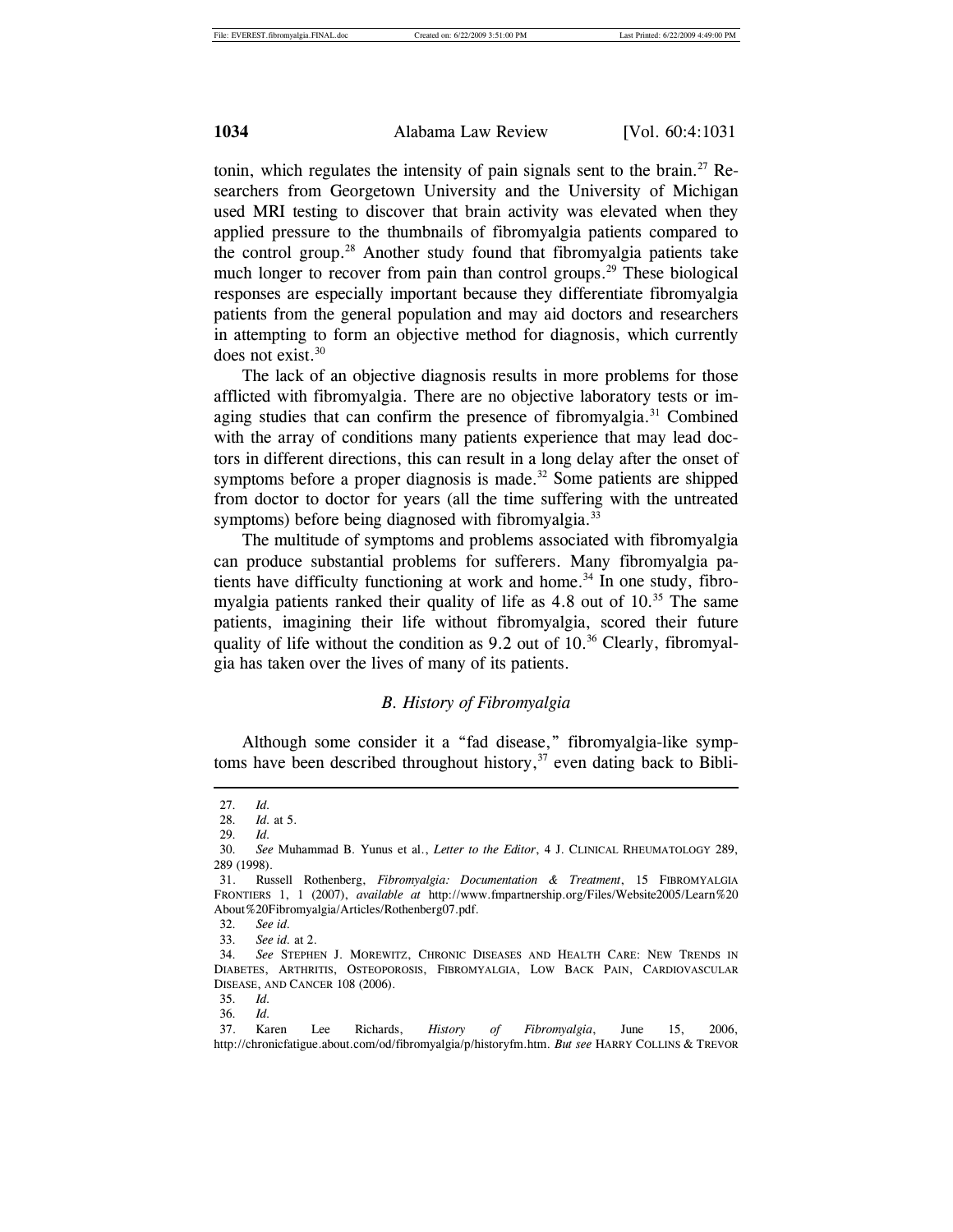cal times.<sup>38</sup> It has been identified through different names including chronic rheumatism, myalgia, and fibrositis.<sup>39</sup> However, it was not until the late twentieth century that fibromyalgia garnered formal recognition.

The American Medical Association identified fibromyalgia as a physical illness and source of disability in 1987.<sup>40</sup> In 1990, the American College of Rheumatology (ACR) set out two criteria that must be met for a diagnosis of fibromyalgia.41 First, chronic widespread pain, defined as "pain in all four quadrants of the body and the axial skeleton," must have been present "for at least 3 months."<sup>42</sup> Second, a finding of pain must exist at a minimum of eleven out of eighteen tender-points sites when four kilograms of pressure  $(8.8 \text{ pounds})$  is applied.<sup>43</sup> Although fibromyalgia is "not a diagnosis of exclusion and should be identified by its own characteristics,"<sup>44</sup> no laboratory tests exist to confirm its presence.<sup>45</sup> Therefore, a complete medical history and physical exam must be performed to rule out diseases that manifest symptoms similar to fibromyalgia and are more susceptible to an objective diagnosis.46 Such diseases include systemic lupus, polymyalgia rheumatica, myositis/polymyositis, thyroid disease, rheumatoid arthritis, and multiple sclerosis, among others.<sup>47</sup>

While its exact prevalence is not known, some estimates suggest that fibromyalgia affects between approximately three and six million Americans.48 To put this into perspective, this is more than four times as many as will develop cancer this year, and six times as many as are living with HIV.49 Other estimates put the number even higher at around ten million Americans affected by fibromyalgia.<sup>50</sup> Fibromyalgia is also not just an American phenomenon; it affects all races worldwide at rates consistent

PINCH, DR. GOLEM: HOW TO THINK ABOUT MEDICINE 118 (2005) (describing fibromyalgia as a "new disease" not appearing until the late twentieth century).

 <sup>38.</sup> Job describes his physical suffering from an illness that resembles fibromyalgia:

<sup>&</sup>quot;I, too, have been assigned months of futility, long and weary nights of misery. When I go to bed, I think, "When will it be morning?" But the night drags on, and I toss till dawn . . . And now my heart is broken. Depression haunts my days. My weary nights are filled with pain as though something were relentlessly gnawing at my bones.'

Richards, *supra* note 37 (alteration in original) (quoting *Job* 7:3–4; 30:16–17).

 <sup>39.</sup> STARLANYL, *supra* note 10, at 7.

 <sup>40</sup>*. Id.*

 <sup>41.</sup> Gerhard K. M. Endresen, *Fibromyalgia: A Rheumatologic Diagnosis?*, 27 RHEUMATOLOGY INT'L 999, 999 (2007).

 <sup>42</sup>*. Id.*

 <sup>43</sup>*. Id.*

 <sup>44.</sup> Chakrabarty & Zoorob, *supra* note 3, at 249.

 <sup>45.</sup> STARLANYL, *supra* note 10, at 8.

 <sup>46.</sup> NAT'L FIBROMYALGIA P'SHIP, INC., *supra* note 5, at 3.

 <sup>47</sup>*. Id.*

 <sup>48.</sup> NAT'L FIBROMYALGIA P'SHIP, INC., *supra* note 5, at 1; *see also* Q&A about Fibromyalgia, *supra* note 4, at 3.

 <sup>49.</sup> Jerome Groopman, *Hurting All Over*, THE NEW YORKER, Nov. 13, 2000, at 78.

 <sup>50.</sup> NAT'L FIBROMYALGIA P'SHIP, INC., *supra* note 5, at 1.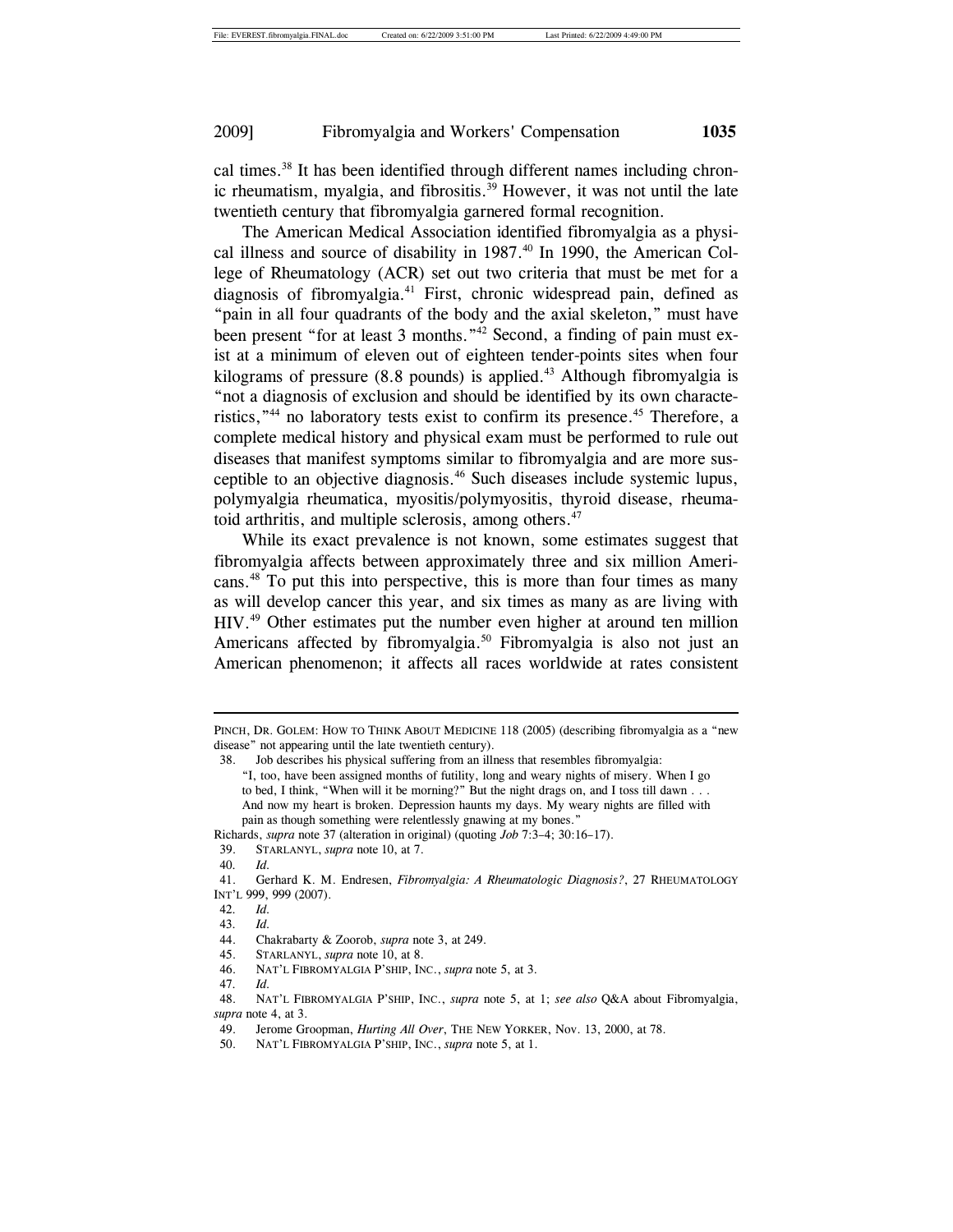with those found in the United States.<sup>51</sup> Fibromyalgia affects women ten times more often than it does men.<sup>52</sup> However, some believe that at least part of this discrepancy can be attributed to fibromyalgia being underdiagnosed in males.<sup>53</sup> While it mainly affects women aged twenty to fifty, fibromyalgia exists in all types of populations, men and women from young to  $old.^{54}$ 

#### *C. Causes and Treatments of Fibromyalgia*

Fibromyalgia's causes are unknown.<sup>55</sup> Some experts believe it can be caused by a physically or emotionally traumatic event such as a car accident or surgery.<sup>56</sup> Some attribute it to injuries or illness.<sup>57</sup> Others believe it is caused by viruses that alter the perception of pain.<sup>58</sup> In some cases, fibromyalgia occurs spontaneously, with no apparent cause.<sup>59</sup> Genes appear to play some role in causing fibromyalgia. It is more common in family members of fibromyalgia patients<sup>60</sup> and one study showed 28% of children with fibromyalgic mothers developed the syndrome.<sup>61</sup>

Fibromyalgia treatments are as diverse as its symptoms and possible causes. There is no cure for fibromyalgia. $^{62}$  Therefore, many patients are prescribed an array of painkillers (i.e., everything from Tylenol to Oxycontin), anti-inflammatories, antidepressants, and benzodiazepines (i.e., Valium or Xanax), sleep aids, muscle relaxants, and a variety of other medications to treat specific comorbid conditions.<sup>63</sup> Studies estimate that patients spend about \$4,570 each year on the direct costs associated with fibromyalgia such as physicians, tests, and medication. $64$ 

On June 21, 2007, the first drug approved by the FDA specifically for treating fibromyalgia, Lyrica (pregabalin), was released. Lyrica was

 <sup>51</sup>*. Id.*; Rothenberg, *supra* note 31, at 1–2.

 <sup>52.</sup> Chakrabarty & Zoorob, *supra* note 3, at 247.

 <sup>53.</sup> STARLANYL, *supra* note 10, at 8.

 <sup>54.</sup> Chakrabarty & Zoorob, *supra* note 3, at 247.

 <sup>55.</sup> Q&A about Fibromyalgia, *supra* note 4, at 3.

 <sup>56</sup>*. Id.* at 3–4.

 <sup>57</sup>*. Id.* at 4.

 <sup>58.</sup> U.S. Food & Drug Admin., *supra* note 25, at 2. Viral infections like Hepatitis C and HIV may be causally linked to fibromyalgia. *See* Aryeh M. Abeles et al., *Narrative Review: The Pathophysiology of Fibromyalgia*, 146 ANNALS OF INTERNAL MED. 726, 731 (2007). One study confirmed blood infections in fibromyalgia patients caused by mycoplasma. NAT'L FIBROMYALGIA P'SHIP, INC., *supra* note 5, at 5. The significance of these findings is not yet clear. *Id.*

 <sup>59.</sup> Q&A about Fibromyalgia, *supra* note 4, at 4*.*

 <sup>60.</sup> Chakrabarty & Zoorob, *supra* note 3, at 247.

 <sup>61.</sup> Advocates for Fibromyalgia Funding, Treatment, Education and Research, *Facts About FMS*, http://affter.org/fibro.htm (last visited June 2, 2009).

 <sup>62.</sup> Robert Hardy-Pickering et al., *The Use of Complementary and Alternative Therapies for Fibromyalgia*, 12 PHYSICAL THERAPY REVS. 249, 250 (2007).

 <sup>63</sup>*. See* Q&A about Fibromyalgia, *supra* note 4, at 7–11.

 <sup>64</sup>*. See* Karen Oliver et al., *Effects of Social Support and Education on Health Care Costs for Patients with Fibromyalgia*, 28 J. RHEUMATOLOGY 2711, 2716 (2001).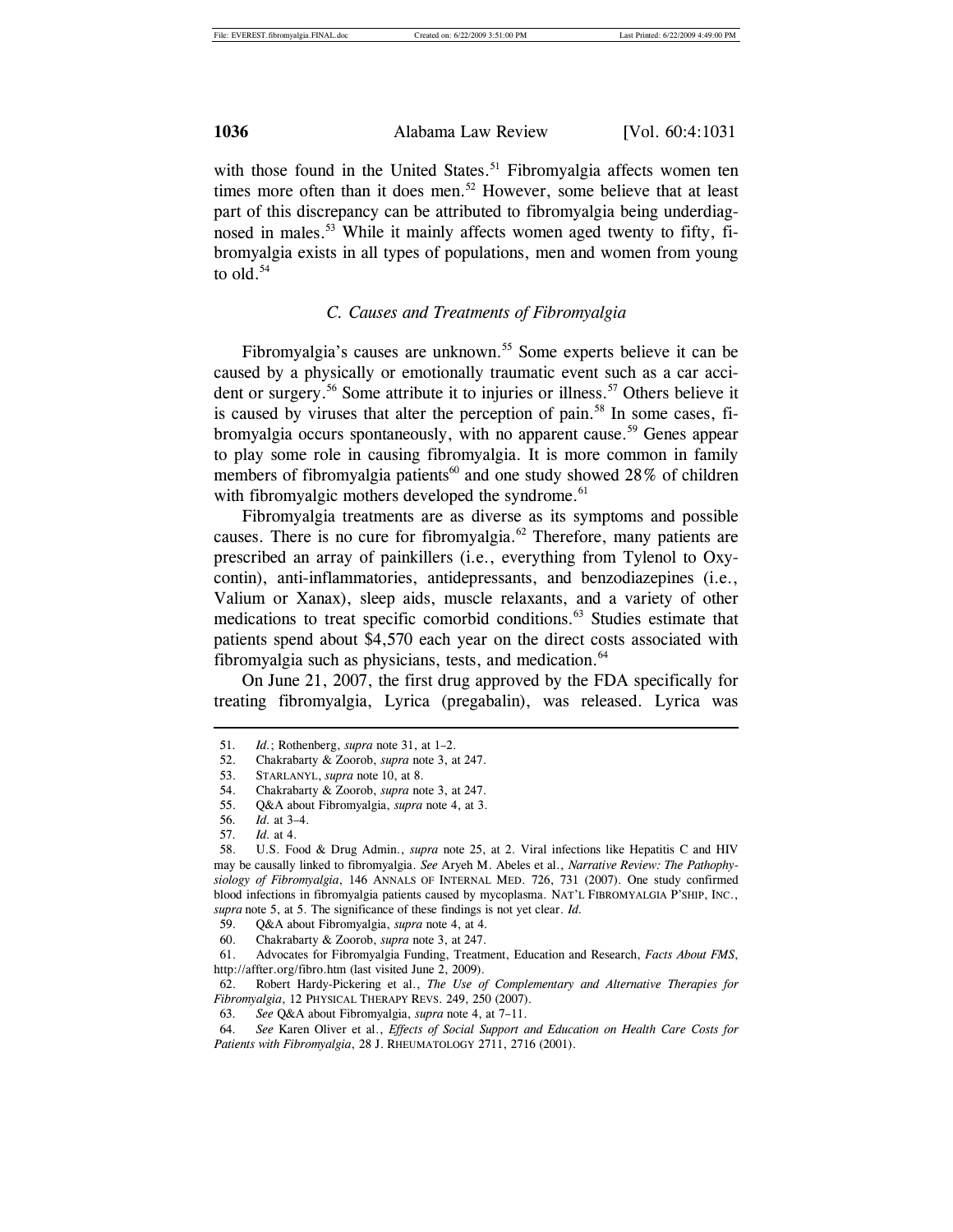shown to reduce pain and improve daily function for some patients.<sup>65</sup> While this is a step forward in the recognition and treatment of fibromyalgia, Lyrica does not appear to be a cure-all. Instead, a multidisciplinary approach to treatment is often utilized to combat the fact that fibromyalgia often manifests itself both physically and psychologically.<sup>66</sup> Therefore, complementary and alternative remedies are often coupled with pharmacological remedies.

Fibromyalgia patients frequently attempt complementary and alternative remedies such as massage, movement therapies, tender-point injections, chiropractic treatments, acupuncture, magnetic therapy, yoga, and various herbs and dietary supplements.<sup>67</sup> One study, based on a sample of 111 fibromyalgia patients, discovered that 98% of the sample had attempted at least one form of alternative treatment during the previous six months.<sup>68</sup> These remedies, as with the medications, are met with varying degrees of success.<sup>69</sup> One non-pharmacological remedy that has proven to be particularly effective is exercise.<sup>70</sup> An exercise program involving multiple dimensions such as strength, aerobic conditioning, flexibility, and balance has been shown to produce positive results, particularly in pain improvement.<sup>71</sup>

The effectiveness of fibromyalgia treatments may be scored by the fibromyalgia impact questionnaire  $(FIQ),<sup>72</sup>$  which is a self-administered questionnaire consisting of questions that measure the patient's physical and mental well-being. A high score indicates a high impact of fibromyalgia on the patient. Researchers believe the FIQ score to be a reliable indicator of the health status of fibromyalgia patients.<sup>73</sup>

Fibromyalgia may be categorized as either primary or secondary.<sup>74</sup> Primary fibromyalgia, by far the most common, is the traditional form in which no trigger may be definitively established.<sup>75</sup> Secondary fibromyalgia, however, is associated with an underlying disease that may be easily diagnosed.76 Some researchers have attempted to further classify primary

 <sup>65.</sup> U.S. Food and Drug Admin., *supra* note 25, at 1.

 <sup>66.</sup> Hardy-Pickering et al., *supra* note 62, at 251.

 <sup>67.</sup> Q&A about Fibromyalgia, *supra* note 4, at 11; *see also* Chakrabarty & Zoorob, *supra* note 3, at 253.

 <sup>68.</sup> MOREWITZ, *supra* note 34, at 113.

 <sup>69.</sup> Q&A about Fibromyalgia, *supra* note 4, at 11.

 <sup>70.</sup> Chakrabarty & Zoorob, *supra* note 3, at 252.

 <sup>71</sup>*. Id.*

 <sup>72.</sup> J.G. McVeigh et al., *Tender Point Count and Total Myalgic Score in Fibromyalgia: Changes Over a 28-Day Period*, 27 RHEUMATOLOGY INT'L 1011, 1012 (2007). The FIQ may be accessed online at http://www.myalgia.com/FIQ/fiq.pdf.

 <sup>73</sup>*. Id.* 

 <sup>74.</sup> W. Müller et al., *The Classification of Fibromyalgia Syndrome*, 27 RHEUMATOLOGY INT'L 1005, 1006 (2007).

 <sup>75</sup>*. Id.*

 <sup>76</sup>*. Id.*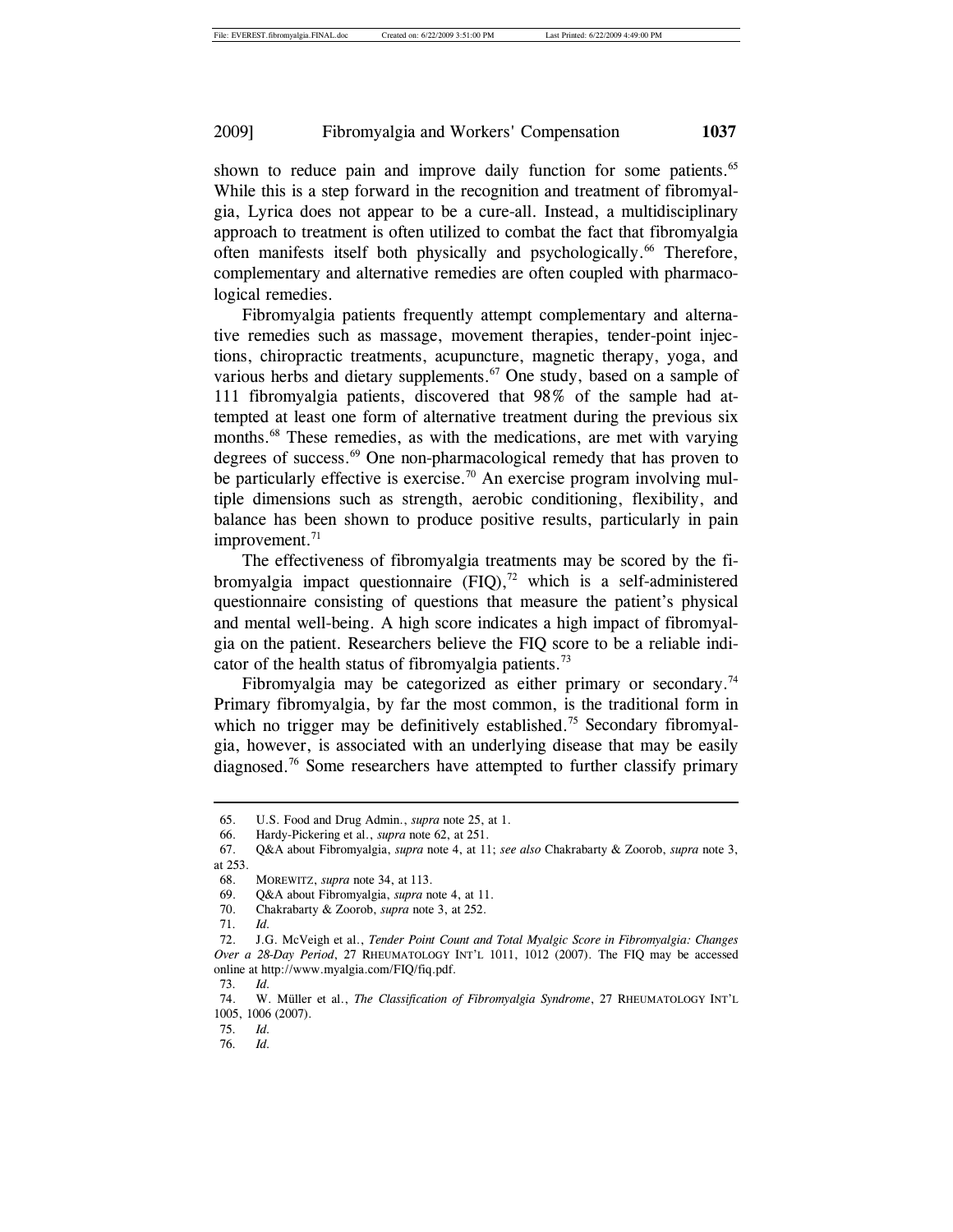fibromyalgia into four categories: "1. fibromyalgia with extreme sensitivity to pain but no associated psychiatric conditions, 2. fibromyalgia and comorbid, pain-related depression, 3. depression with concomitant fibromyalgia syndrome, and 4. fibromyalgia due to somatization."77 These subgroups may aid in developing more individualized and effective treatment programs for fibromyalgia sufferers.78

Although there is no cure or guaranteed method of treatment, fibromyalgia is not progressive.<sup>79</sup> It is not fatal<sup>80</sup> and has not been shown to decrease life expectancy.<sup>81</sup> It does not damage joints, muscles, or organs.<sup>82</sup> While it is chronic, and therefore may last a patient's entire life, fibromyalgia improves in many patients with time.<sup>83</sup>

#### II. CONTROVERSY SURROUNDING FIBROMYALGIA

The controversy over fibromyalgia is perhaps best embodied by the fact that one of the men who helped bring the term "fibromyalgia" into existence, Dr. Frederick Wolfe, now disputes his own creation. Dr. Wolfe now believes:

For a moment in time, we thought we had discovered a new physical disease . . . But it was the emperor's new clothes. When we started out, in the eighties, we saw patients going from doctor to doctor with pain. We believed that by telling them they had fibromyalgia we reduced stress and reduced medical utilization. This idea, a great, humane idea that we can interpret their distress as fibromyalgia and help them—it didn't turn out that way. My view now is that we are creating an illness rather than curing one.<sup>84</sup>

Dr. Wolfe is not the only one with a differing view on fibromyalgia. In fact, "[h]ardly any other clinical entity is currently drawing as much criticism as fibromyalgia."85 One major recipient of criticism is the diagnostic criteria set forth by the ACR.<sup>86</sup>

l

86*. See id.*

 <sup>77</sup>*. Id.*

 <sup>78</sup>*. Id.* at 1008.

 <sup>79.</sup> Q&A about Fibromyalgia, *supra* note 4, at 12.

 <sup>80</sup>*. Id.*

 <sup>81.</sup> NAT'L FIBROMYALGIA P'SHIP, INC., *supra* note 5, at 1.

 <sup>82.</sup> Q&A about Fibromyalgia, *supra* note 4, at 12.

 <sup>83</sup>*. Id.*

 <sup>84.</sup> Groopman, *supra* note 49, at 89.

 <sup>85.</sup> Müller et al., *supra* note 74, at 1005.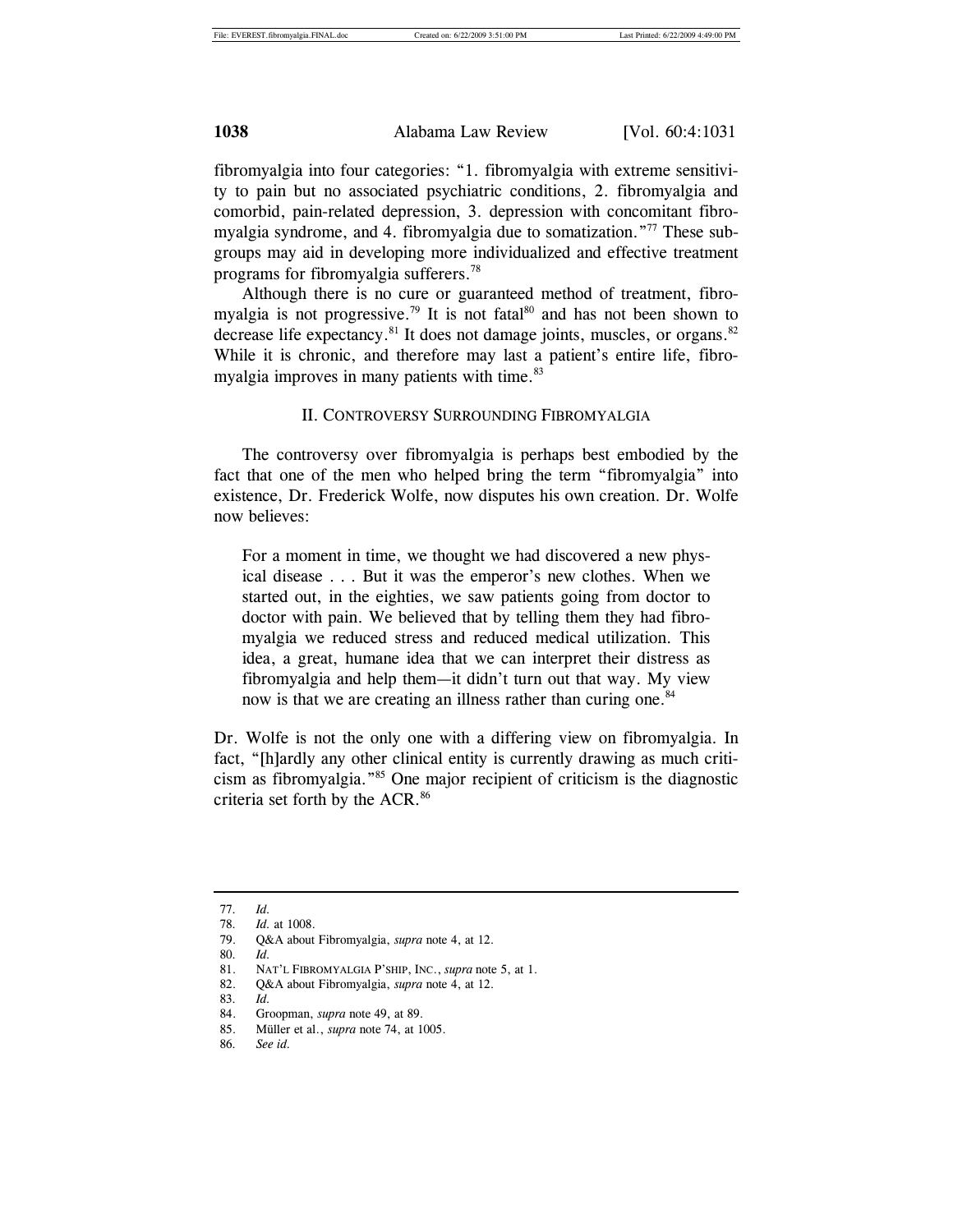#### *A. Criticism of the Tender Points Test*

The diagnostic criteria for fibromyalgia first set forth in 1990 are 1) at least three months of chronic widespread pain, and 2) pain at a minimum of eleven out of eighteen tender points sites when four kilograms of pressure  $(8.8 \text{ pounds})$  is applied.<sup>87</sup> Critics have identified several problems with these criteria.

First, the tender points requirement suggests that fibromyalgia patients experience pain only at the eighteen specified locations.<sup>88</sup> However, studies suggest that fibromyalgia patients are sensitive to pain throughout the body.89 Second, the pain associated with fibromyalgia varies from day-today.<sup>90</sup> Thus, a patient might experience pain at the required eleven tender points on one day and not the next.<sup>91</sup> Third, the diagnostic criteria focus only on pain and ignore the myriad of other symptoms associated with fibromyalgia. $92$  In so doing, "the criteria 'fail to capture the essence of the FM syndrome.'"<sup>93</sup> Fourth, the tender points examination does not differentiate between men and women.<sup>94</sup> Pain threshold is lower in women than in men; therefore, the pressure applied during the tender points examination will result in a disproportionate number of women diagnosed than men.<sup>95</sup> Fifth, the tender points examination requires the hand of a skilled physician to apply the exact amount of pressure to the correct tender points sites.<sup>96</sup> This process is susceptible to human error and may result in an erroneous diagnosis by a physician who either applies an incorrect amount of pressure or applies the pressure to an incorrect location. $97$  Finally, the lack of a truly objective diagnosis forces doctors to rely on selfreporting, which makes validation "difficult or impossible."98 The limitations of the diagnostic criteria lead to bigger concerns for some critics: "These purely subjective criteria, which are of little help in establishing an

 <sup>87.</sup> Endresen, *supra* note 41, at 999.

 <sup>88.</sup> NAT'L FIBROMYALGIA P'SHIP, INC., *supra* note 5, at 3.

 <sup>89</sup>*. Id.*

 <sup>90</sup>*. Id.*

<sup>91</sup>*. Id.* In *Gleason v. Samaritan Home*, 926 P.2d 1349, 1354 (Kan. 1996), Dr. Frederick Wolfe found that the claimant had eleven tender points in first visit but only one tender point in the subsequent visit. Dr. Wolfe retracted his fibromyalgia diagnosis, and the court held that the claimant was not entitled to compensation.

 <sup>92.</sup> NAT'L FIBROMYALGIA P'SHIP, INC., *supra* note 5, at 4.

 <sup>93</sup>*. Id.* (quoting L.J. Crofford & D.J. Claww, *Fibromyalgia: Where Are We a Decade After the American College of Rheumatology Criteria Were Developed?*, 46 ARTHRITIS & RHEUMATISM 1136, 1136–37 (2002)).

 <sup>94</sup>*. See* Endresen, *supra* note 41, at 999.

 <sup>95</sup>*. Id.* at 1000. This is consistent with findings of approximately ten times more women than men diagnosed with fibromyalgia. *Id.*

 <sup>96.</sup> NAT'L FIBROMYALGIA P'SHIP, INC., *supra* note 5, at 3*.*

 <sup>97</sup>*. Id.* at 4.

 <sup>98.</sup> Frederick Wolfe, *The Fibromyalgia Syndrome: A Consensus Report on Fibromyalgia and Disability*, 23 J. RHEUMATOLOGY 534, 535 (1996).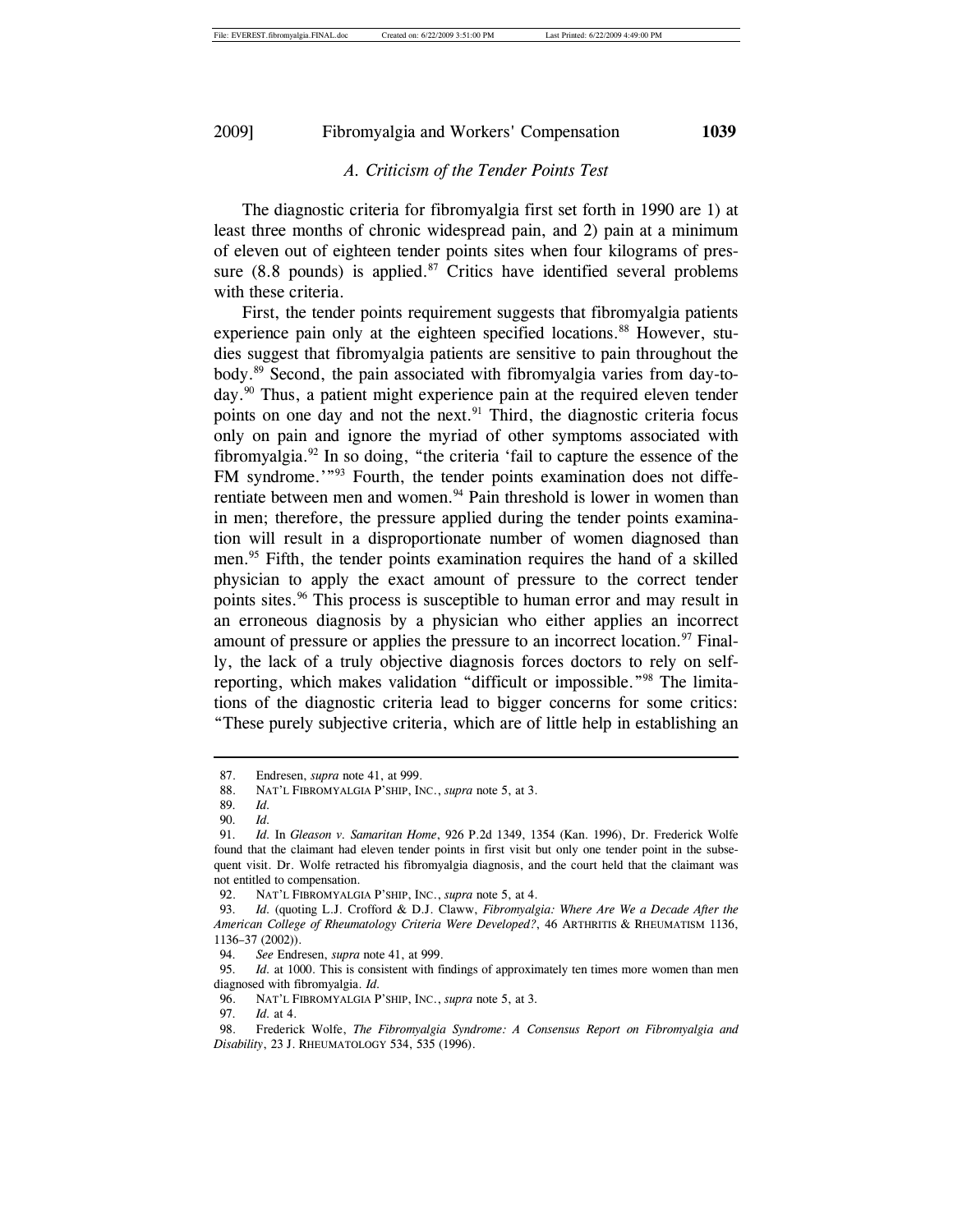exact diagnosis, have again and again raised doubts about the very existence of fibromyalgia."99

#### *B. A Purely Psychological Condition?*

Leading practitioners and academics believe that labeling symptoms as fibromyalgia often does more harm than good. $100$  They believe that the symptoms of fibromyalgia are real but that they originate in the mind and not in the body.101 Dr. Arthur Barsky argues that fibromyalgia patients "become trapped in the belief that their symptoms are due to disease, with future expectations of debility and doom. This enhances their vigilance about their body, and thus the intensity of their symptoms."102 Barsky also points out the existence of "powerful groups with vested interests in the perpetuation of [fibromyalgia], including doctors and other practitioners who run clinics, lawyers involved in disability litigation, and drug companies marketing treatments of unsubstantiated benefit. This locks the patient into a closed circle of belief."103 Some experts believe that fibromyalgia is nothing more than a person overwhelmed with psycho-social stress manifesting that stress in what is perceived as a more socially acceptable manner—via physical symptoms.104

### *C. Can Physical Trauma Cause Fibromyalgia?*

Other experts, while conceding that fibromyalgia does exist, believe that "[o]verall, . . . data from the literature are insufficient to indicate whether causal relationships exist between trauma and fibromyalgia."<sup>105</sup> However, as with most areas of fibromyalgia, the relationship between physical trauma and fibromyalgia is disputed.106 Many studies have shown that fibromyalgia can be caused by physical trauma.<sup>107</sup> One study found that 39% of patients suffered a physical trauma before the onset of fibro-

 <sup>99.</sup> Müller et al., *supra* note 74, at 1005.

<sup>100.</sup> Groopman, *supra* note 49, at 86.

<sup>101</sup>*. Id.*

<sup>102</sup>*. Id.*

<sup>103</sup>*. Id.* at 87.

<sup>104.</sup> Karen Capen, *The Courts, Expert Witnesses and Fibromyalgia*, 153 CAN. MED. ASS'N J. 206, 207 (1995).

<sup>105.</sup> Wolfe, *supra* note 98, at 535.

<sup>106</sup>*. Id.*

<sup>107</sup>*. See, e.g.*, A.W. Al-Allaf et al., *A Case-Control Study Examining the Role of Physical Trauma in the Onset of Fibromyalgia Syndrome*, 41 RHEUMATOLOGY 450, 452 (2002); Dan Buskila et al., *Increased Rates of Fibromyalgia Following Cervical Spine Injury*, 40 ARTHRITIS & RHEUMATISM 446, 446 (1997); Stuart Greenfield et al., *Reactive Fibromyalgia Syndrome*, 35 ARTHRITIS & RHEUMATISM 678, 678 (1992).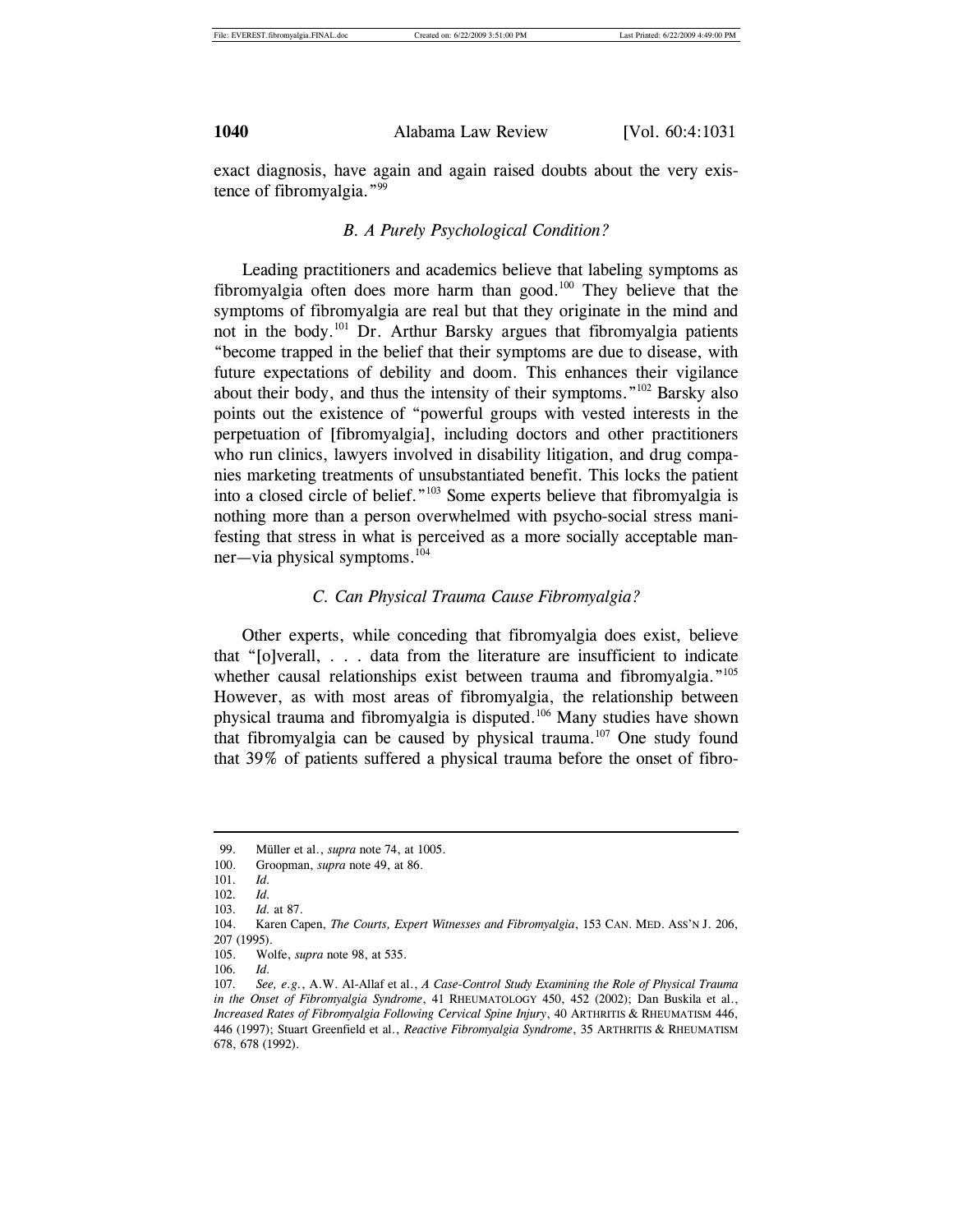myalgia.108 Despite new studies showing a link between physical trauma and fibromyalgia, controversy remains.<sup>109</sup>

### *D. Malingering and Fibromyalgia*

Critics also point out that malingering is a major problem in the realm of fibromyalgia. Some critics believe that, in addition to other concerns, fibromyalgia is "further complicated by the potential influence of the availability of compensation for the syndrome. In settings where compensation is widely available, illnesses similar to fibromyalgia have been shown to increase in apparent prevalence . . . then to fall when compensation availability declines."110 These critics point out that the lack of an objective diagnosis makes it easier for patients to malinger effectively.111

Some liken fibromyalgia to the mysterious epidemic of forearm pain that arose in Australia in the mid-1980s.<sup>112</sup> When courts began to require objective evidence of the condition and compensation rules became more stringent, the claims suddenly disappeared.<sup>113</sup> However, a recent study has found that fibromyalgia is more prevalent in Amish populations than non-Amish populations.<sup>114</sup> This counters the idea that fibromyalgia patients are motivated by financial incentives because the Amish seek no compensation.<sup>115</sup>

The lack of an objective diagnosis, the possibility that it is a purely psychological illness, the possibility that physical trauma cannot cause it, and malingering all cause substantial problems for fibromyalgia sufferers in the context of workers' compensation recovery. Before examining the interplay between these problems and those caused by the requirements of workers' compensation laws, a brief overview of the history and current state of workers' compensation may be helpful.

#### III. OVERVIEW OF WORKERS' COMPENSATION

In 1884, Germany became the first country to enact a workers' compensation statute.<sup>116</sup> By the end of the nineteenth century, all the industria-

<sup>108.</sup> Al-Allaf et al., *supra* note 107, at 452.

<sup>109.</sup> Moshe Tishler et al., *Neck Injury and Fibromyalgia–Are They Really Associated?*, 33 J. RHEUMATOLOGY 1183, 1184 (2006).

<sup>110.</sup> Wolfe, *supra* note 98, at 534–35.

<sup>111</sup>*. See id.* at 535.

<sup>112</sup>*. See* Gregory C. Gardner, *Fibromyalgia Following Trauma: Psychology or Biology?*, 4 CURRENT REV. OF PAIN 295, 298 (2000).

<sup>113</sup>*. Id.*

<sup>114.</sup> Kevin P. White, Editorial, *Fibromyalgia: The Answer is Blowin' in the Wind*, 31 J. RHEUMATOLOGY 636, 638 (2004).

<sup>115.</sup> This study may also lend support to the idea that fibromyalgia can be the result of physical stimulus because the Amish are noted for their long hours of manual labor.

<sup>116.</sup> ALBERT J. MILLUS & WILLARD J. GENTILE, WORKERS' COMPENSATION LAW AND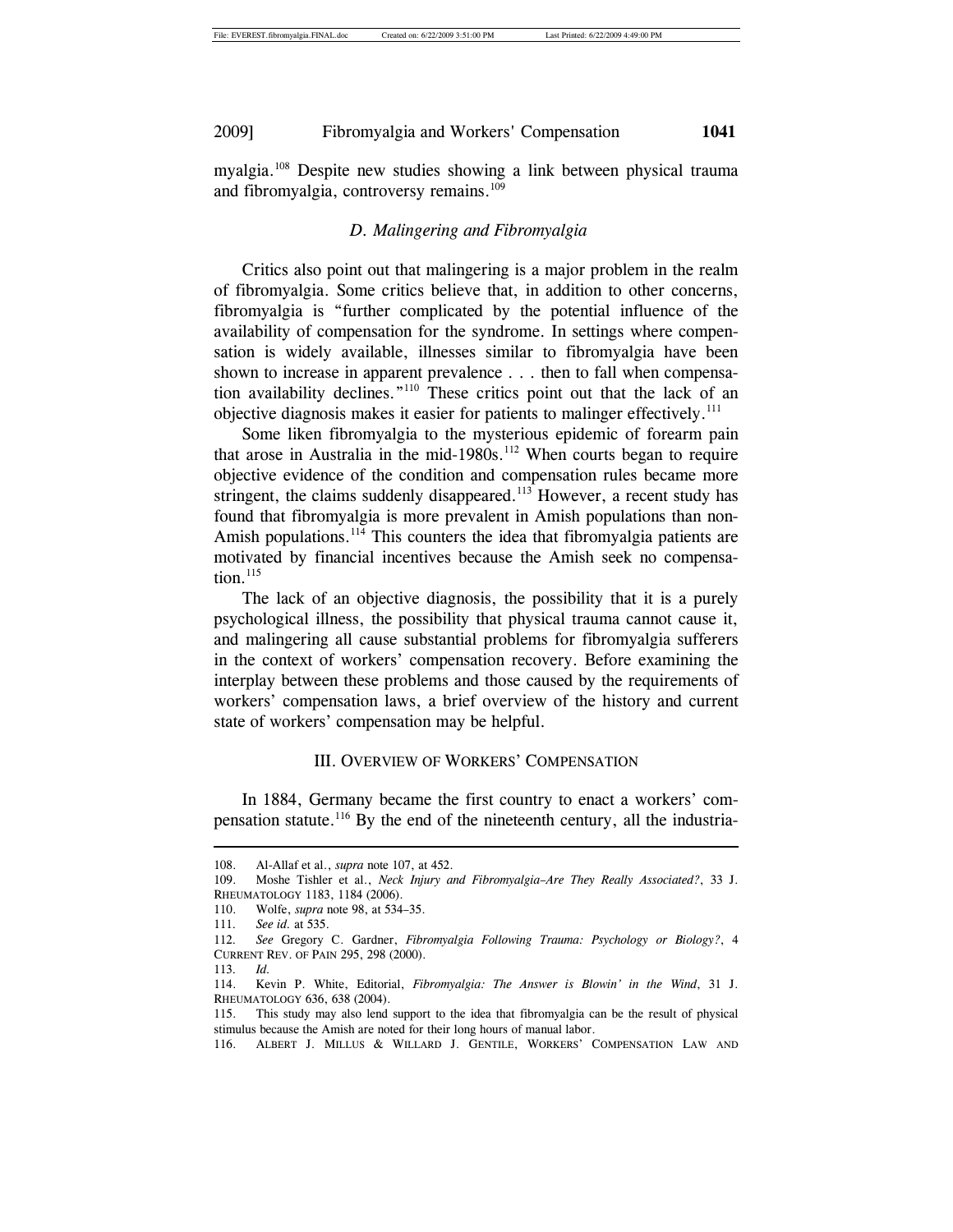lized nations of Europe had passed their own statutes mandating workers' compensation.117 Although it was clear that the system of employer liability in place in the United States at that time was in desperate need of reform, the birth of workers' compensation law came about at a slower pace.118 Powerful defenses to the common law duties of employers made recovery for injured workers extremely difficult.<sup>119</sup> Legislatures first responded to this inequity by passing so-called Employer Liability Acts.<sup>120</sup> However, these proved unsuccessful in allowing fair recovery for injured workers.<sup>121</sup> Thus, during the early years of the twentieth century, many states began investigating the workers' compensation problem.<sup>122</sup> Maryland enacted the first workers' compensation statute in 1902.<sup>123</sup> Other states then began to pass and refine increasingly sophisticated statutes dealing with workers' compensation in an attempt to create a workable system that would stand up to constitutional scrutiny.<sup>124</sup> States became more and more successful in this endeavor as time passed (most states ended up adopting specific constitutional amendments to allow for workers' compensation legislation),<sup>125</sup> and Mississippi became the final state then in the union to enact such legislation in  $1949$ .<sup>126</sup>

Modern workers' compensation legislation requires almost all employers to carry insurance or to qualify as self-insurers.<sup>127</sup> Its purpose is to provide guaranteed monetary benefits, including medical expenses, to disabled employees.128 Workers' compensation operates on a "no fault" basis.<sup>129</sup> Therefore, benefits are provided to the employee regardless of any fault on behalf of the employee that may have contributed to the disablement. $130$ 

Although each state has its own, somewhat unique, version of workers' compensation legislation, the basic requirements are largely the

INSURANCE 5 (1976).

<sup>117</sup>*. See id.*

<sup>118</sup>*. See id.* at 19.

<sup>119</sup>*. See id.* at 9–12.

<sup>120</sup>*. Id.* at 12–15.

<sup>121</sup>*. See id.* at 15.

<sup>122</sup>*. Id.* at 19.

<sup>123</sup>*. Id.* This act was very limited in scope and duration, "deal[ing] only with mining, quarrying, steam or street railroads, and the municipal construction or excavation of sewers and other physical structures." *See id.* at 19–20. It was voluntary for employers to join and only applied in the case of death. *Id.* at 20. This act was in effect for only two years before being declared unconstitutional by a Maryland court. *Id.*

<sup>124</sup>*. See id.* at 21–32.

<sup>125.</sup> JACK B. HOOD ET AL.,WORKERS' COMPENSATION AND EMPLOYEE PROTECTION LAWS: IN A NUTSHELL 24 (2d ed. 1990).

<sup>126.</sup> MILLUS & GENTILE, *supra* note 116, at 31.

<sup>127</sup>*. See id.* at 46.

<sup>128</sup>*. See id.*

<sup>129</sup>*. See id.*

<sup>130</sup>*. Id.*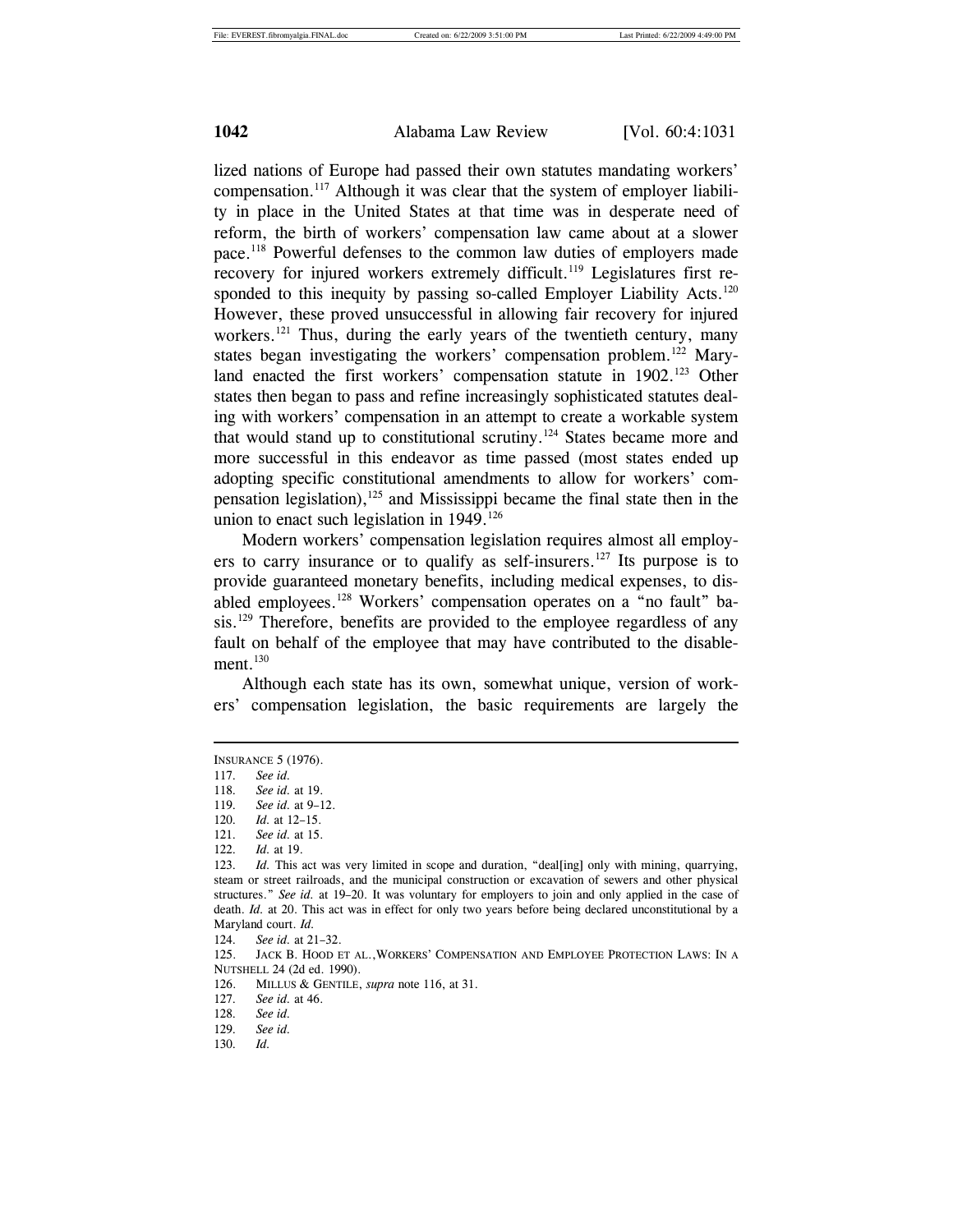same.<sup>131</sup> The first requirement is that the disablement must be the result of an injury by accident or an occupational disease.<sup>132</sup> An injury is "accidental" within the meaning of workers' compensation statutes when it "occurs unexpectedly and without affirmative act or design by the employee."<sup>133</sup> "The mere apprehension that an injury [that] did occur was likely to occur [sometime] in the future does not deprive" the injury of its accidental nature as long as the worker did not intend or expect that the injury would result on that particular occasion.<sup>134</sup> Many courts interpret the term "injury" by accident" liberally in favor of the injured employee.<sup>135</sup>

A worker may also recover workers' compensation benefits if the disablement is a result of an occupational disease.<sup>136</sup> An occupational disease is "[a]ny disease . . . which is proven to be due to causes and conditions which are characteristic of and peculiar to a particular trade, occupation or employment, but excluding all ordinary diseases of life to which the general public is equally exposed outside of the employment."<sup>137</sup>

In addition to the requirement that the worker's disablement be the result of an injury by accident or an occupational disease, the disablement must also "arise out of and be in the course of employment."<sup>138</sup> This requirement is a two-part test—the injury must arise out of employment *and* occur in the course of employment.<sup>139</sup> "An injury 'arises out of' employment if a causal connection exists between the employment and the injury."140 Further, an "injury arises in the course of employment when the injury and the employment coincide as to time, place, and circumstances."<sup>141</sup>

# IV. PROBLEMS FOR FIBROMYALGIA PATIENTS ATTEMPTING TO RECOVER WORKERS' COMPENSATION

The recovery requirements of workers' compensation laws and the problems inherent in fibromyalgia itself combine to present a huge array of problems for fibromyalgia patients attempting to recover benefits. The

<sup>131</sup>*. See* N.Y. STATE WORKERS' COMP. BD., EMPLOYERS' HANDBOOK: A GUIDE TO THE WORKERS' COMPENSATION AND THE DISABILITY BENEFITS SYSTEMS FOR THE NEW YORK STATE BUSINESS OWNER 8 (2008).

<sup>132</sup>*. See, e.g.*, Walston v. Burlington Indus., 285 S.E.2d 822, 828 (N.C. 1982).

<sup>133.</sup> Lannom v. Kosco, 634 N.E.2d 1097, 1100 (Ill. 1994) (emphasis omitted).

<sup>134.</sup> L.B. Priester & Son v. McGee, 106 So. 2d 394, 397 (Miss. 1958) (emphasis added) (quoting Hardin's Bakeries, Inc. v. Ranager, 64 So. 2d 705, 706 (Miss. 1953)).

<sup>135</sup>*. See, e.g.*, Geist v. Martin Decker Corp., 313 So. 2d 1, 3 (La. Ct. App. 1975).

<sup>136</sup>*. E.g.*, Buffington v. Potlatch Corp., 875 P.2d 934, 936 (Idaho 1994).

<sup>137.</sup> N.C. GEN. STAT. § 97-53(13) (2007).

<sup>138</sup>*. E.g.*, Amoco Foam Products Co. v. Johnson, 510 S.E.2d 443, 444 (Va. 1999).

<sup>139</sup>*. E.g.*, Meade v. Ries, 642 N.W.2d 237, 243 (Iowa 2002).

<sup>140</sup>*. Id.* (citing Bailey v. Batchelder, 576 N.W.2d 334, 338 (Iowa 1998)).

<sup>141</sup>*. Id.* at 243–44.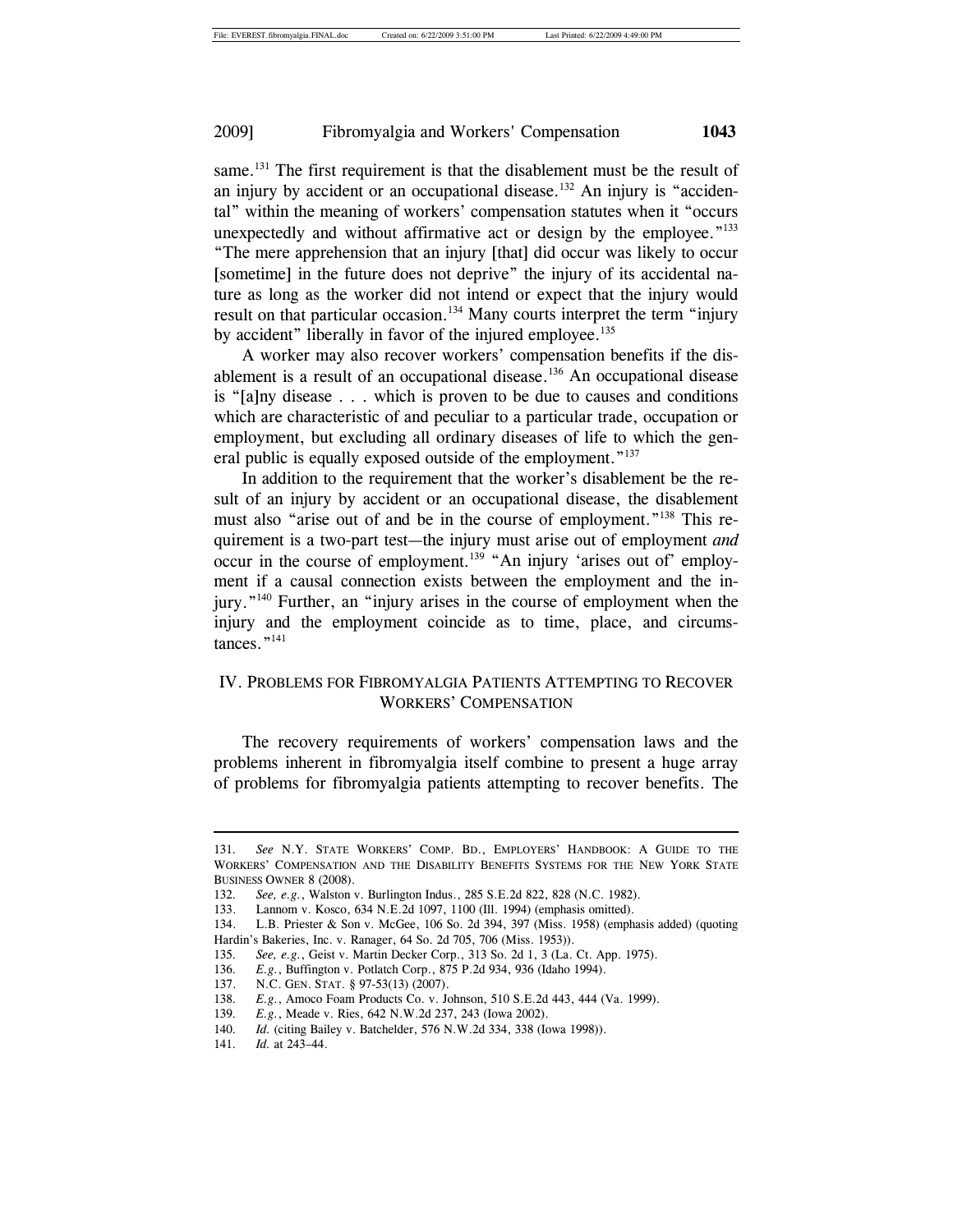first of these problems occurs because fibromyalgia is difficult to classify as either an injury by accident or an occupational disease.

#### *A. Fibromyalgia as an Injury by Accident—Problems with Causation*

Often, fibromyalgia patients attempt to recover workers' compensation by claiming that their fibromyalgia resulted from an accidental injury sustained at work. The accidental injuries that workers claim resulted in fibromyalgia range from falls<sup>142</sup> and physical attacks,<sup>143</sup> to dog bites<sup>144</sup> and small cuts.<sup>145</sup> Despite the counterintuitive nature of the causal link between injuries such as a dog bite or small cut to fibromyalgia, claimants almost always offer scientific evidence and expert testimony to show causation. However, workers still have a difficult time proving that the fibromyalgia "arose from" the employment because its causes are not known.<sup>146</sup>

Many studies have shown that fibromyalgia can be caused by physical trauma—even minute physical trauma like a cut or dog bite.<sup>147</sup> However, as with most areas of fibromyalgia, the relationship between physical trauma and fibromyalgia is disputed.148 Thus, courts are often presented with conflicting evidence as to whether a physical trauma may cause fibromyalgia.149 In a great majority of these cases, the court will settle the conflicting evidence in favor of the employer.<sup>150</sup> After the worker appeals, the appellate court may hold nothing but, "[d]espite the presence of contrary medical proof, it was within [the court's] province to resolve the conflicting evidence in favor of the employer."151 While deferring to the findings of the lower court if reasonable is the duty of the appellate court in this situation, some courts appear less willing to defer when the lower court has allowed recovery for fibromyalgia.<sup>152</sup> Some courts have even gone as far as to reject expert testimony that fibromyalgia was caused by

<sup>142</sup>*. See, e.g.*, Brown v. Patriot Maint., Inc., 99 P.3d 544, 545 (Alaska 2004).

<sup>143</sup>*. See, e.g.*, Bachman Co. v. Workmen's Comp. Appeal Bd., 683 A.2d 1305, 1307 (Pa. Commw. Ct. 1996).

<sup>144</sup>*. See, e.g.*, Va. Elec. & Power Co. v. Brice, No. 2654-95-2, 1996 WL 205841, at \*1 (Va. Ct. App. Apr. 30, 1996).

<sup>145</sup>*. See, e.g.*, Carter v. Williamson Eye Ctr., 906 So. 2d 503, 505 (La. Ct. App. 2005).

<sup>146</sup>*. See* Q&A about Fibromyalgia, *supra* note 4, at 3.

<sup>147</sup>*. See supra* note 107.

<sup>148</sup>*. See* discussion *supra* Part II.C.

<sup>149</sup>*. See, e.g.*, Epp v. Lauby, 715 N.W.2d 501 (Neb. 2006).

<sup>150</sup>*. See* discussion *infra* Part IV.D.

<sup>151.</sup> Gaylord v. Ichabod Crane Cent. Sch. Dist., 670 N.Y.S.2d 262, 263 (N.Y. App. Div. 1998) (noting that employer presented substantial evidence to support Board's conclusion that fibromyalgia was not causally related to employment).

<sup>152</sup>*. See, e.g.*, Safeway, Inc. v. Mackey, 965 P.2d 22, 29–30 (Alaska 1998) (overruling grant of benefits for fibromyalgia); Payne v. Sequatchie Valley Coal Corp., No. 01501-9610-CH-00214, 1997 WL 739526, at \*3 (Tenn. Dec. 2, 1997) (same); Liberty Corr. Inst. v. Yon, 671 So. 2d 194, 197 (Fla. Dist. Ct. App. 1996) (same).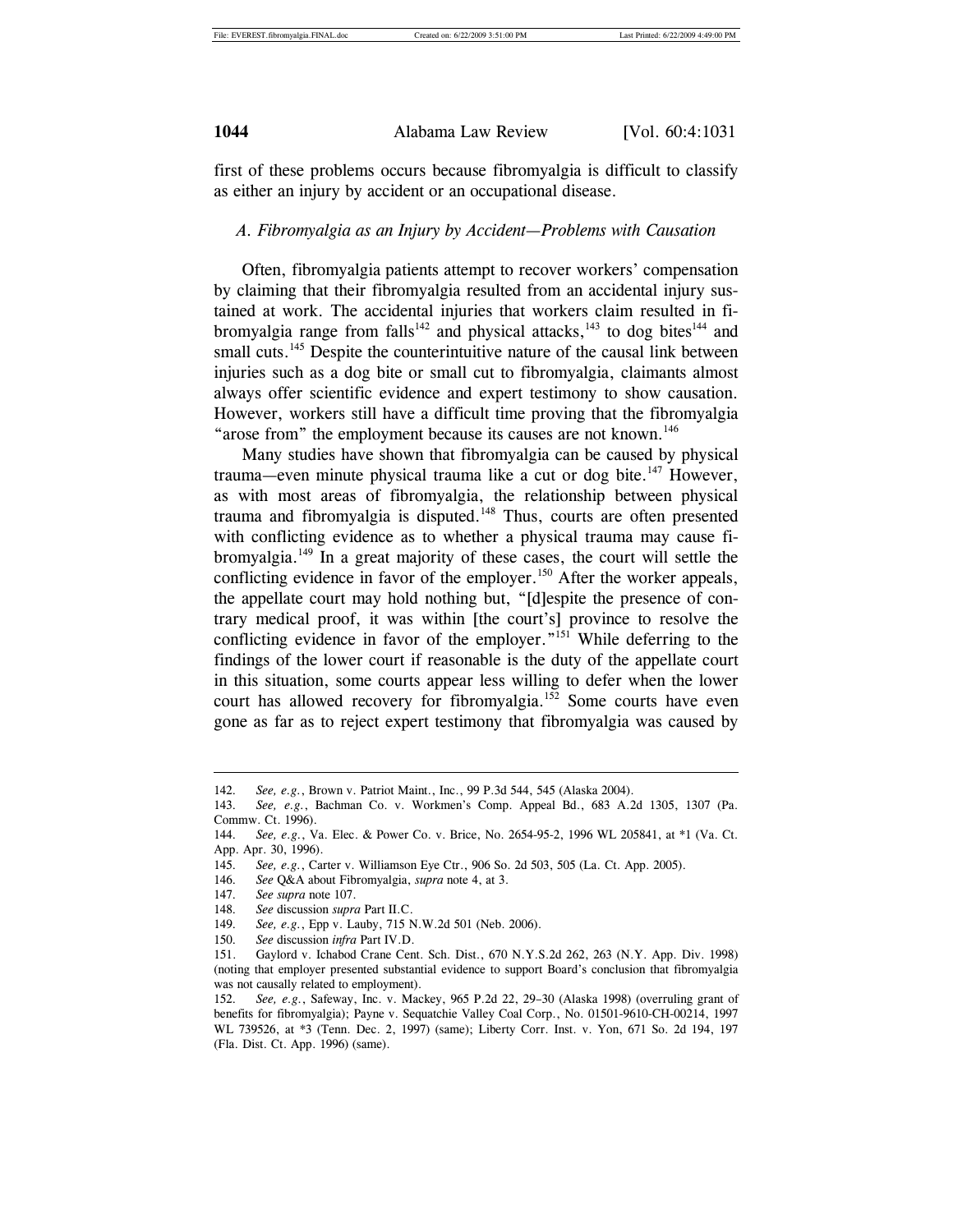an accidental injury at work even when the employer offers no contradictory expert testimony.<sup>153</sup>

This same scenario of courts weighing conflicting testimony in favor of the employer also plays out when employers offer evidence that fibromyalgia does not exist at all or is a purely psychological illness for which workers may not be compensated. Because it does not exist, or is purely psychological, employers argue that the fibromyalgia did not "arise from" the employment. These causation issues present huge problems for workers because a "'[c]laimant's subjective belief that her pain syndromes . . . must have originated in her work is entitled to little weight.<sup>'"154</sup> Thus, courts often find any offer of proof as to causation "too speculative" to warrant recovery.<sup>155</sup>

Some courts also require objective evidence of fibromyalgia, which is of course a subjective condition that is not susceptible to objective evidence.156 When no objective evidence is presented, workers are denied benefits.<sup>157</sup> Claimants attempting to offer what objective evidence is available of fibromyalgia, such as the tender points test, have also been denied recovery because this evidence is "transitory" and not truly objective.<sup>158</sup>

#### *B. Fibromyalgia as an "Occupational Disease"*

It is perhaps even more difficult to classify fibromyalgia as an occupational disease. An occupational disease, as stated above, is "[a]ny disease . . . which is proven to be due to causes and conditions which are characteristic of and peculiar to a particular trade, occupation or employment, but excluding all ordinary diseases of life to which the general public is equally exposed outside of the employment."159 When workers cannot point to a specific accidental injury that led to fibromyalgia, they often attempt to classify it as an occupational disease.<sup>160</sup> However, courts have been reluctant to accept this theory of recovery, often holding that the

<sup>153</sup>*. See, e.g.*, Rawls v. Coleman–Frizzell, Inc. 653 N.W.2d 247, 254 (S.D. 2002).

<sup>154.</sup> Woods v. Des Moines Pub. Sch. Dist., No. 06-1008, 2007 WL 1486107, at \*2 (Iowa Ct. App. May 23, 2007) (second alteration in original) (quoting decision of the Iowa Workers' Compensation Commissioner).

<sup>155</sup>*. See, e.g.*, Edwards v. Blue Mountain Indus., 627 So. 2d 450, 451–52 (Ala. Civ. App. 1993).

<sup>156</sup>*. See, e.g.*, Norris v. Electrolux Home Prods., Inc., No. 5:06-CV-23, 2007 WL 1041153, at \*6 (W.D. Mich. Apr. 5, 2007) (holding that Board did not err in denying worker benefits when no objective basis was proven as to show disablement by fibromyalgia).

<sup>157</sup>*. See, e.g.*, *id.*

<sup>158</sup>*. See, e.g.*, Sloan v. Campbell Soup Co., No. CA96-963, 1997 WL 240996, at \*1 (Ark. Ct. App. May 7, 1997).

<sup>159</sup>*. E.g.*, N.C. GEN. STAT. § 97-53(13) (2007).

<sup>160</sup>*. See, e.g.*, Nolan v. Univ. of Akron, No. 16584, 1994 WL 432253, at \*1 (Ohio Ct. App. Aug. 10, 1994).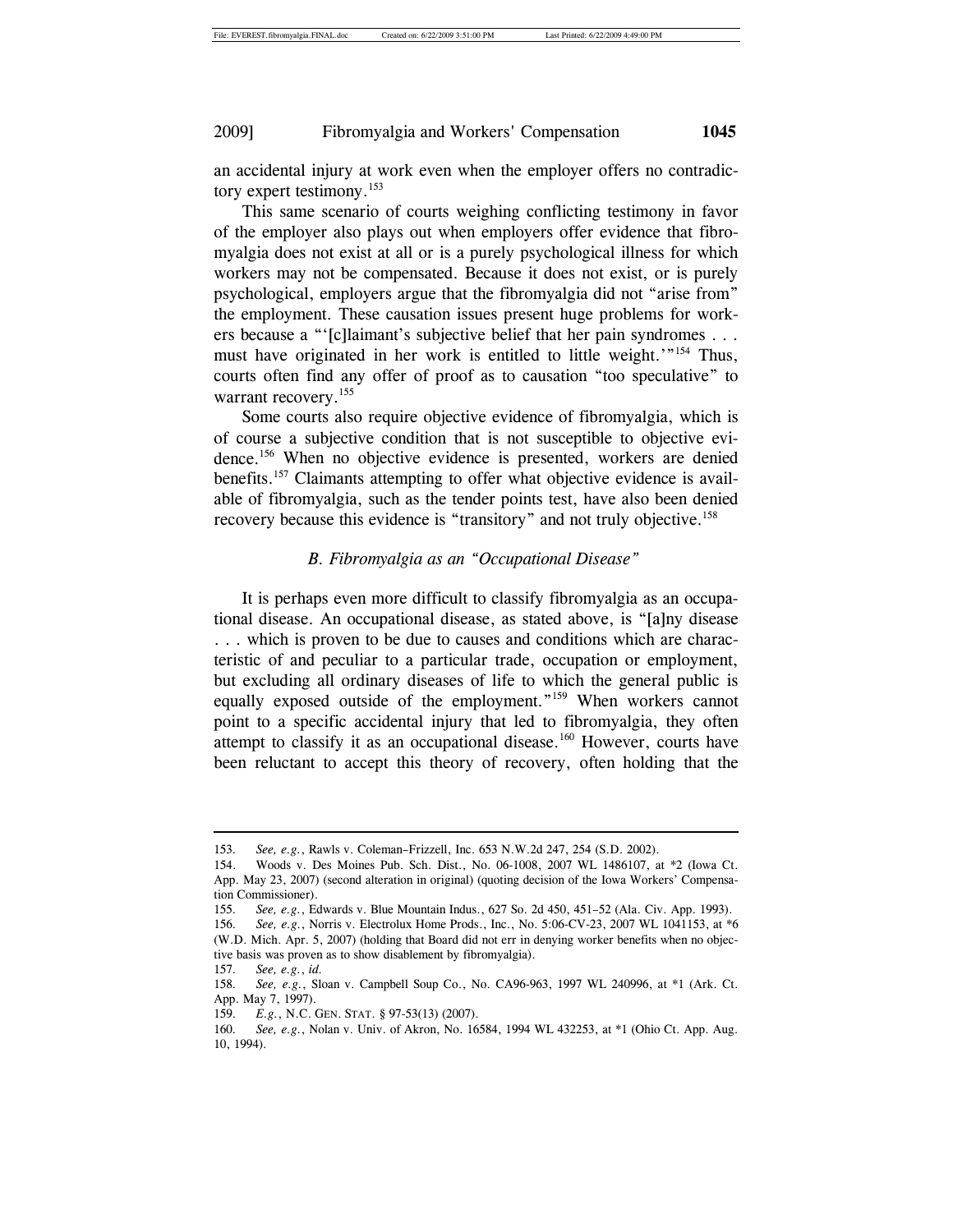risks that led to the fibromyalgia were not characteristic of and peculiar to the particular occupation. $161$ 

Workers bring fibromyalgia claims under the theory of an occupational disease in all sorts of circumstances. Many claim fibromyalgia as the result of repetitive motions at work.<sup>162</sup> Some have claimed poorly ventilated fumes led to fibromyalgia.<sup>163</sup> Despite medical evidence showing causation in these cases, courts have been extremely hesitant to classify fibromyalgia as an occupational disease.<sup>164</sup>

### *C. The Effects of Malingering on Recovery*

Another problem that occurs when workers attempt to recover workers' compensation benefits for fibromyalgia deals with the high number of malingerers. Because there is no objective diagnosis, the problem of malingering is enhanced in fibromyalgia cases. The Diagnostic and Statistical Manual of Mental Disorders describes malingering as "the intentional production of false or grossly exaggerated physical or psychological symptoms, motivated by external incentives such as avoiding military duty, avoiding work, obtaining financial compensation, evading criminal prosecution, or obtaining drugs."165 Malingerers not only take advantage of the system in a financial sense but also cast a shadow of doubt over those truly suffering. Those actually malingering<sup>166</sup> lead courts to doubt the sincerity of fibromyalgia patients in cases even when no evidence is shown to suggest the claimant is faking.<sup>167</sup>

# *D. Effect of These Problems on the Ability of Fibromyalgia Patients to Recover Workers' Compensation Benefits*

Since 2003, workers' compensation claims in which a worker sought to recover benefits for fibromyalgia have been denied in a significant majority of reported and unreported cases.<sup>168</sup> This is in stark contrast to the

<sup>161</sup>*. See, e.g.*, *id.*

<sup>162</sup>*. See, e.g.*, James v. Perdue Farms, Inc., 586 S.E.2d 557, 560–61 (N.C. Ct. App. 2003); *Nolan*, 1994 WL 432253, at \*1; Thetford v. Am. Mfrs. Mut. Ins. Co., No. W2003-01904-SC-WCMCV, 2005 WL 1026577, at \*2 (Tenn. Workers Comp. Panel May 3, 2005).

<sup>163</sup>*. See, e.g.*, Rakowski v. State Ins. Fund, 782 N.Y.S.2d 167, 168 (N.Y. App. Div. 2004).

<sup>164</sup>*. See id.*

<sup>165.</sup> AM. PSYCHIATRIC ASS'N, DIAGNOSTIC AND STATISTICAL MANUAL OF MENTAL DISORDERS 739 (4th ed. 1994).

<sup>166</sup>*. See, e.g.*, Sjostrand v. N.D. Workers Comp. Bureau, 649 N.W.2d 537 (N.D. 2002) (alleged fibromyalgia sufferer caught on videotape doing various strenuous activities).

<sup>167</sup>*. See, e.g.*, Napier v. Consol of Ky., Inc., No. 2003-SC-0853-WC, 2004 WL 2364865, at \*2 (Ky. Oct. 21, 2004) (doctor "could not rule out" motive for secondary gain as cause of fibromyalgia claim); Herres v. Se. Neb. Dev., No. A-04-995, 2005 WL 1022055, at \*3 (Neb. Ct. App. Apr. 26, 2005) ("[A fibromyalgia diagnosis] is also consistent with . . . secondary gain.").

<sup>168.</sup> This figure is based on an examination of all the cases since 2003 resulting from a Westlaw search in the "allcases" database for "'workers' compensation' & 'fibromyalgia.'"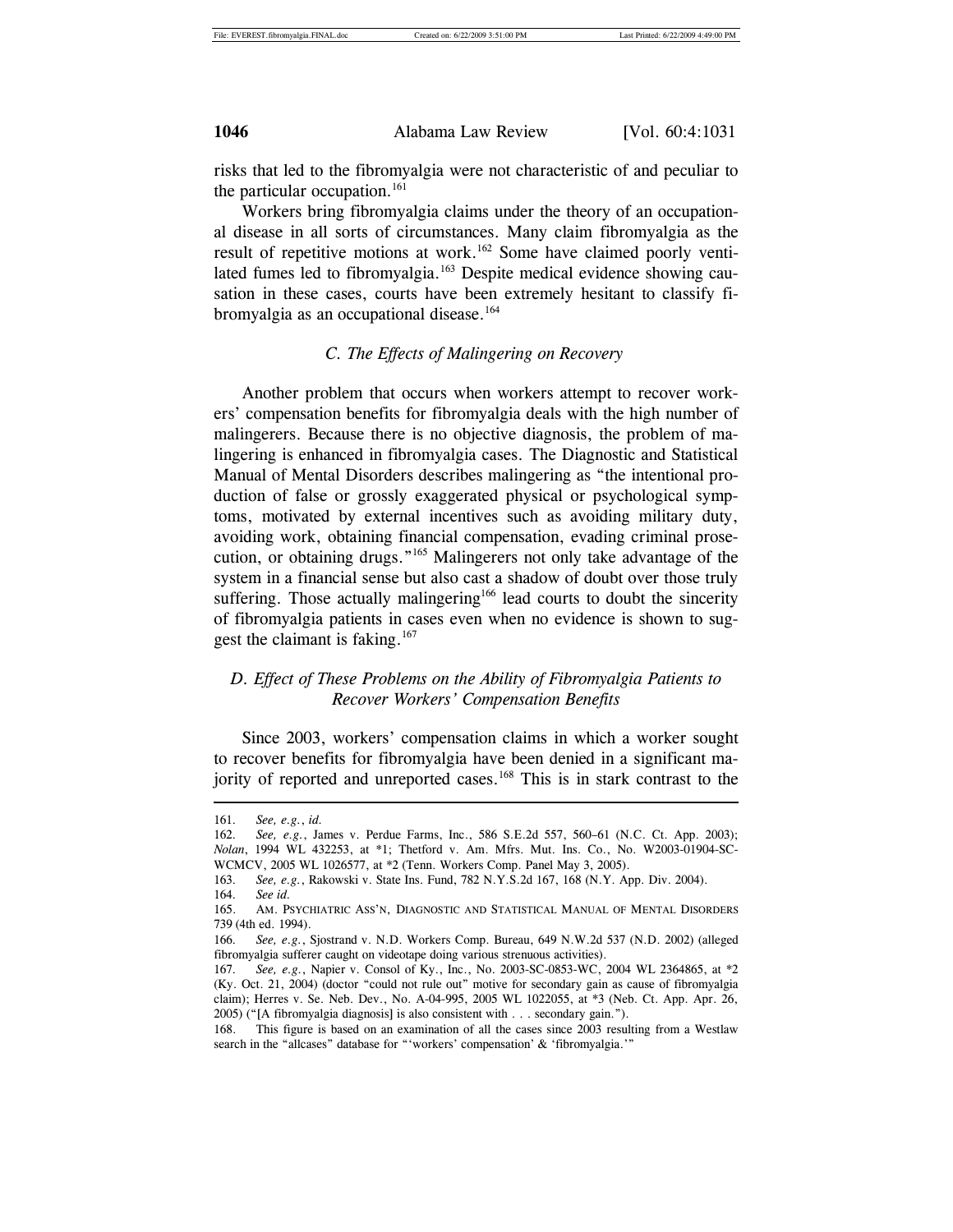purpose of workers' compensation statutes: to provide speedy, no-fault recovery to injured workers.<sup>169</sup> It is also shocking considering that most courts start with the presumption that recovery should be allowed. To put this rejection rate into perspective, North Carolina statistics show that in the 1999–2000 fiscal year only 132 workers' compensation claims out of a total of 8,087 were denied in the state.<sup>170</sup> This equals a 98.3% approval rate and a mere 1.7% denial rate. Similarly in Wyoming, studies show that for the fiscal years 2000 and 2001, approximately 89% of the reported injuries were compensable.171 In British Columbia, Canada, workers are calling for change to their system of workers' compensation because denial rates reached a ten-year high in 2006 of  $8.2\%$ .<sup>172</sup> A majority denial rate for fibromyalgia patients is far greater than expected and shows that current treatment of fibromyalgia by the courts is an injustice that must be remedied.

# V. SOLUTIONS FOR COURTS TO ALLOW FIBROMYALGIC WORKERS A FAIR CHANCE AT COMPENSATION

Adding to the array of severe problems that fibromyalgia patients must deal with as a direct result of the illness are the problems in our current system of workers' compensation that make it extremely difficult for them to recover. In order to best deal with these problems, several steps must be taken. First, courts must acknowledge the existence of fibromyalgia as a real illness.

People are suffering from fibromyalgia. Despite the contentions of those who claim that it does not exist or is purely a psychological illness, too much evidence now exists that this is in fact a real illness with real consequences. Although there is no objective diagnosis for fibromyalgia, there are many commonalities among patients that are objective and all suggest its authenticity: consistent sleep patterns, gray matter loss in regions of the brain dealing with stress and pain processing, genetic correlations, abnormally high levels of Substance P, and decreased levels of serotonin, among others. Courts, even if not explicitly stating that their reason  $\overline{\phantom{a}}$ 

<sup>169.</sup> It should be noted that some courts are allowing recovery for fibromyalgia. A majority denial rate of course leaves a minority of claims allowed. *See, e.g.*, V.I. Prewett & Son, Inc. v. Brown, 896 So. 2d 564 (Ala. Civ. App. 2004); Brinson v. Finlay Bros. Printing Co., 823 A.2d 1223 (Conn. App. Ct. 2003); Watson v. Johnson Controls, Inc., 36 P.3d 323 (Kan. Ct. App. 2001); Singletary v. N.C. Baptist Hosp., 619 S.E.2d 888 (N.C. Ct. App. 2005); Judy v. Dept. of Labor & Indus., No. 23474-6- III, 2005 WL 3475804 (Wash. Ct. App. Dec. 20, 2005).

<sup>170.</sup> N.C. OFFICE OF STATE PERS., RISK CONTROL SERVS. DIV., ILLNESS/INJURY AND WORKERS' COMPENSATION STATISTICAL ANALYSIS 1 (2001), *available at* http://www.osp.state.nc.us/divinfo/ frames/divisions/rcs/00fiscal/Statisti.pdf.

<sup>171.</sup> WYO. LEGISLATIVE SERV. OFFICE, WORKERS' COMPENSATION CLAIMS PROCESSING 5 (2003), *available at* http://legisweb.state.wy.us/progeval/reports/2003/WorkersComp/chapter1.pdf.

<sup>172.</sup> Travis Lupick, WorkSafeBC Under Fire from MLA, Others (Nov. 8, 2007), http://www.straight.com/article-117444/worksafebc-under-fire-from-mla-others.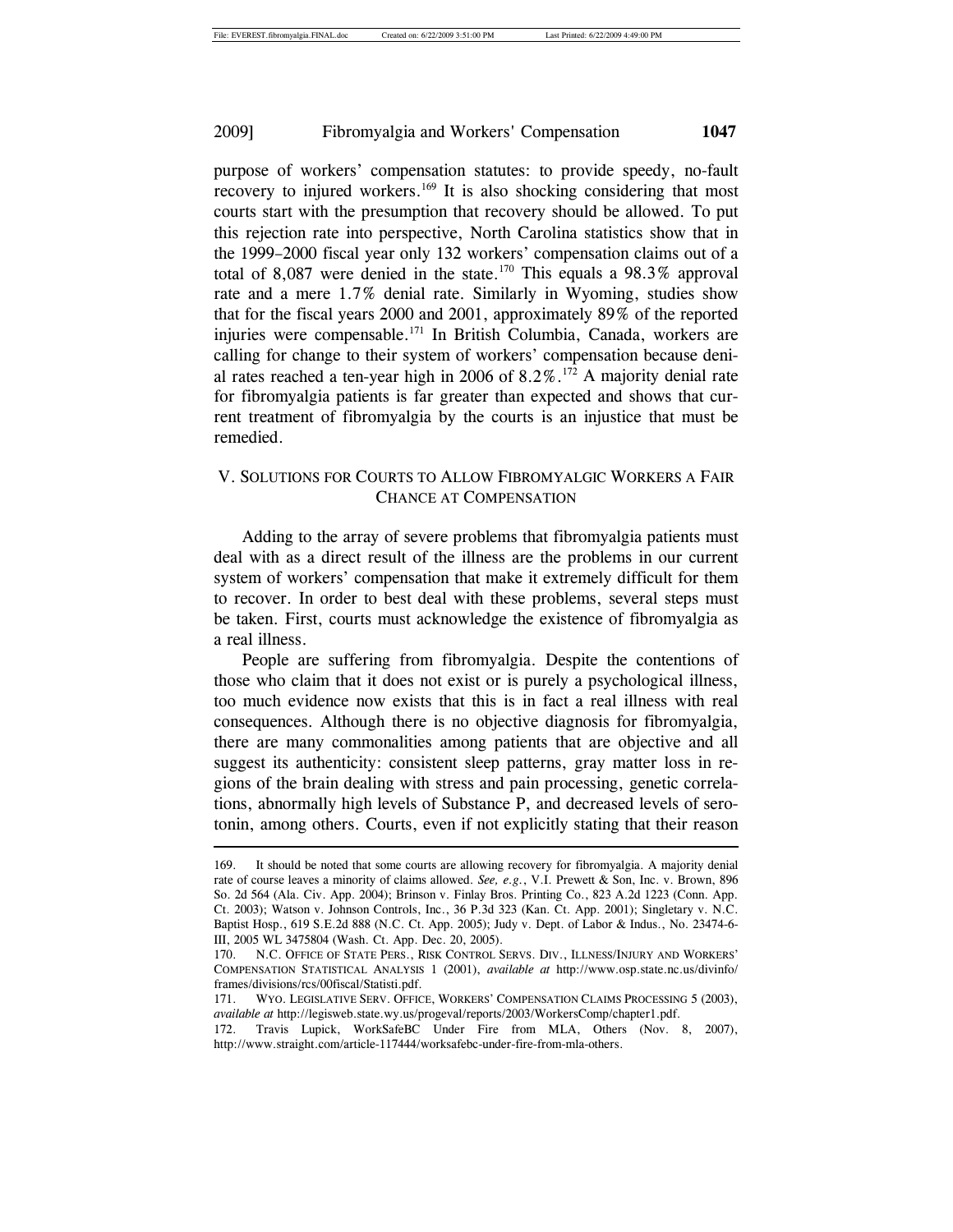for not allowing recovery is because they do not believe it exists, appear to have a negative perception of fibromyalgia that leads them to the conclusion that recovery should not be allowed. When weighing equal evidence on both sides, courts end up ruling against recovery in the majority of cases. Educating the courts about the latest advances in fibromyalgia studies will help to rid the courts of this negative perception and allow workers a fair chance at recovery. Weeding out malingerers will also help to change the negative perception associated with fibromyalgia.

Courts must find a better way to determine whether a particular plaintiff actually has fibromyalgia or is simply taking advantage of the system. The Seventh Eighth Circuits, in ERISA claims, have recently recognized the tender points test as constituting objective evidence of the presence of fibromyalgia.<sup>173</sup> However, this test is not without limitations of its own<sup>174</sup> and until a truly objective test is discovered, courts should consider accepting expert testimony from mental health professionals to help aid in determining whether a patient is actually suffering.

Parties to workers' compensation disputes are increasingly utilizing psychologists to evaluate the claims.175 This is especially appropriate in the fibromyalgia context where medical doctors cannot objectively determine a true diagnosis. Mental health professionals may be able to do so. One of the most commonly used and most effective tests in detecting malingering is the Minnesota Multiphasic Personality Inventory (MMPI).<sup>176</sup> The MMPI-2 is the latest version of this test and includes the Fake Bad Scale (FBS), which is specifically designed to detect malingering in personal injury cases.177 Studies have shown the FBS to correctly classify 96% of personal injury claimants diagnosed as malingerers.178 These tests may go a long way in helping to eliminate those faking fibromyalgia and therefore lend more credibility to those actually suffering.

Courts must also find an appropriate way to deal with classifying fibromyalgia as an injury by accident. Although many cases have cited to the fact that scientific studies are inconclusive as to whether a physical trauma may cause fibromyalgia, recent studies show that this relationship does in fact exist in some patients.<sup>179</sup> Thus, courts should not only allow workers to offer expert testimony that the physical trauma in question did

<sup>173</sup>**.** Chronister v. Baptist Health, 442 F.3d 648, 656 (8th Cir. 2006); Hawkins v. First Union Corp. Long-Term Disability Plan, 326 F.3d 914, 919 (7th Cir. 2003).

<sup>174.</sup> See discussion *supra* Part II.A.

<sup>175.</sup> Myling Sumanti et al., *Noncredible Psychiatric and Cognitive Symptoms in a Workers' Compensation "Stress" Claim Sample*, 20 CLINICAL NEUROPSYCHOLOGIST 754, 754 (2006).

<sup>176.</sup> John E. Meyers et al., *A Validity Index for the MMPI-2*, 17 ARCHIVES CLINICAL NEUROPSYCHOLOGY 157, 157 (2002).

<sup>177</sup>*. Id.* at 158.

<sup>178</sup>*. Id.*

<sup>179</sup>*. See supra* note 107.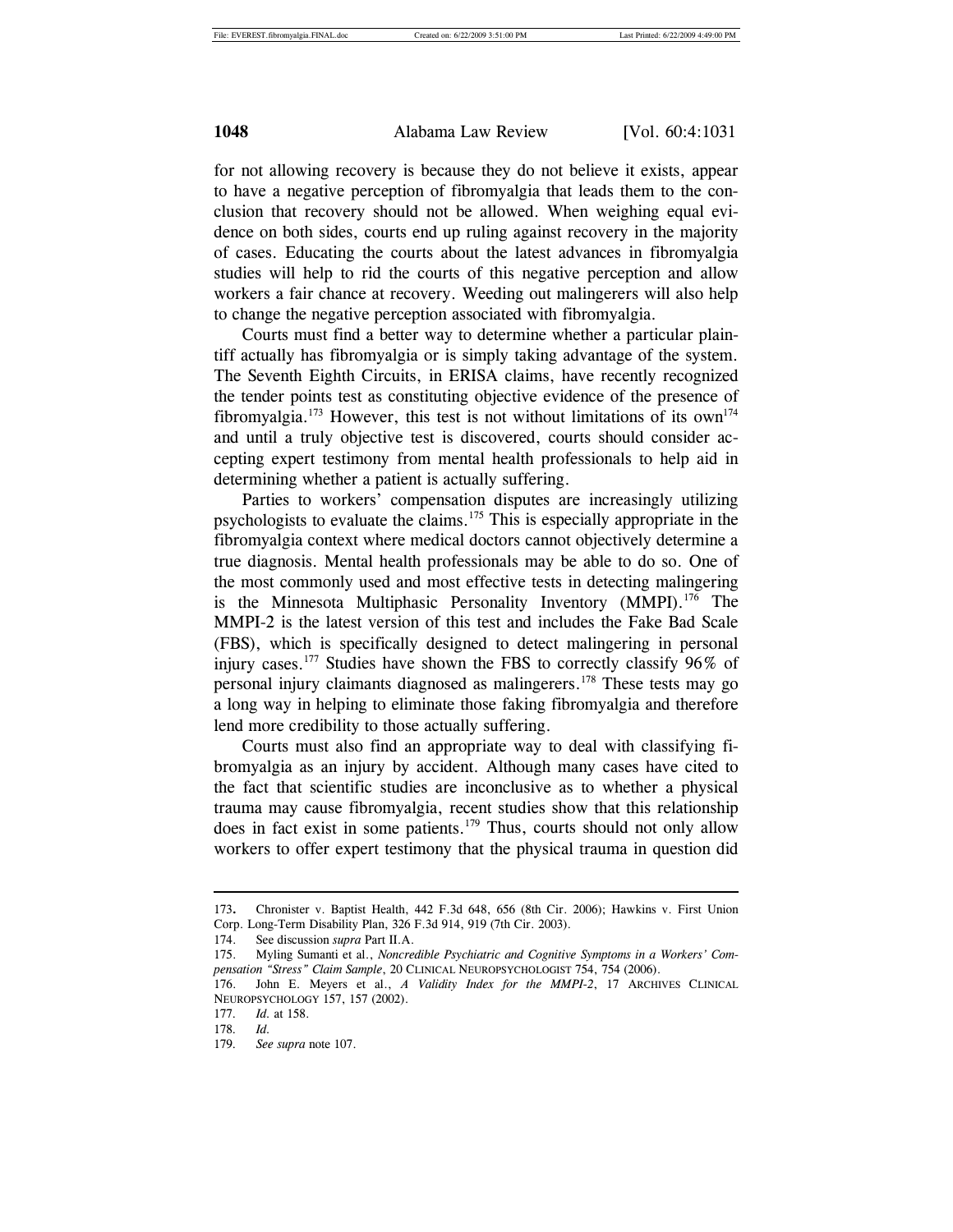cause the fibromyalgia but should also not simply rule against the worker when the employer offers conflicting expert testimony.

In cases where fibromyalgia is the result of employment, but not an accidental injury, courts have limited options for recourse. However, legislatures can get involved to pass legislation recognizing fibromyalgia as an occupational disease. Many states have incorporated specific findings into their workers' compensation statutes to specifically allow certain conditions to be considered occupational diseases. For example, North Carolina has made statutory allowances for twenty-eight separate conditions.<sup>180</sup> Exceptions for specific conditions have even been made on the federal level. The Black Lung Benefits Act was first passed in 1969 and extended in 1972 to provide cash benefits for coal miners disabled by black lung disease.<sup>181</sup> While hesitant to disrupt state systems of workers' compensation by passing the Act into law, President Richard Nixon noted that he felt compelled to do so because "States have not yet improved their owner-financed laws to meet the challenge posed by black lung—and there are too many victims of this dread disease [to] not to have acted."182 Perhaps current legislatures will feel so compelled to do something about the growing number of fibromyalgia sufferers who are not able to fairly recover under the current system.

#### **CONCLUSION**

Almost every illness has been unknown at some point in time. Even current diseases as prevalent and universally accepted as Alzheimer's disease have eluded all attempts to find a cause, objective diagnosis, or cure. Lesser known diseases like relapsing-remitting multiple sclerosis can also provide a model by which fibromyalgia may be compared. Before the advent of MRI and other technologies, relapsing-remitting multiple sclerosis sufferers were "dismissed as being psychologically disturbed or malingerers, complaining of odd neurological symptoms like blindness and dizziness and drunken gait, yet appear[ing] virtually neurologically intact on examination."<sup>183</sup> When the proper technology came along, however, these patients were shown as true sufferers of a true illness.<sup>184</sup> In the fibromyalgia context, just as it did with this form of multiple sclerosis, **"**[t]echnology ultimately will catch up with reality and will prove [fibro-

<sup>180</sup>*. See* N.C. GEN. STAT. § 97-53 (2007).

<sup>181</sup>*. See* Pub. L. No. 92-303, 86 Stat. 153 (1972) (codified as amended at 30 U.S.C. § 901 (2000)); Pub. L. No. 91-173, 83 Stat. 792 (1969).

<sup>182.</sup> Richard Nixon, Statement About Signing the Black Lung Benefits Act of 1972 (May 20, 1972).

<sup>183.</sup> White, *supra* note 114, at 638–39.

<sup>184</sup>*. Id.*